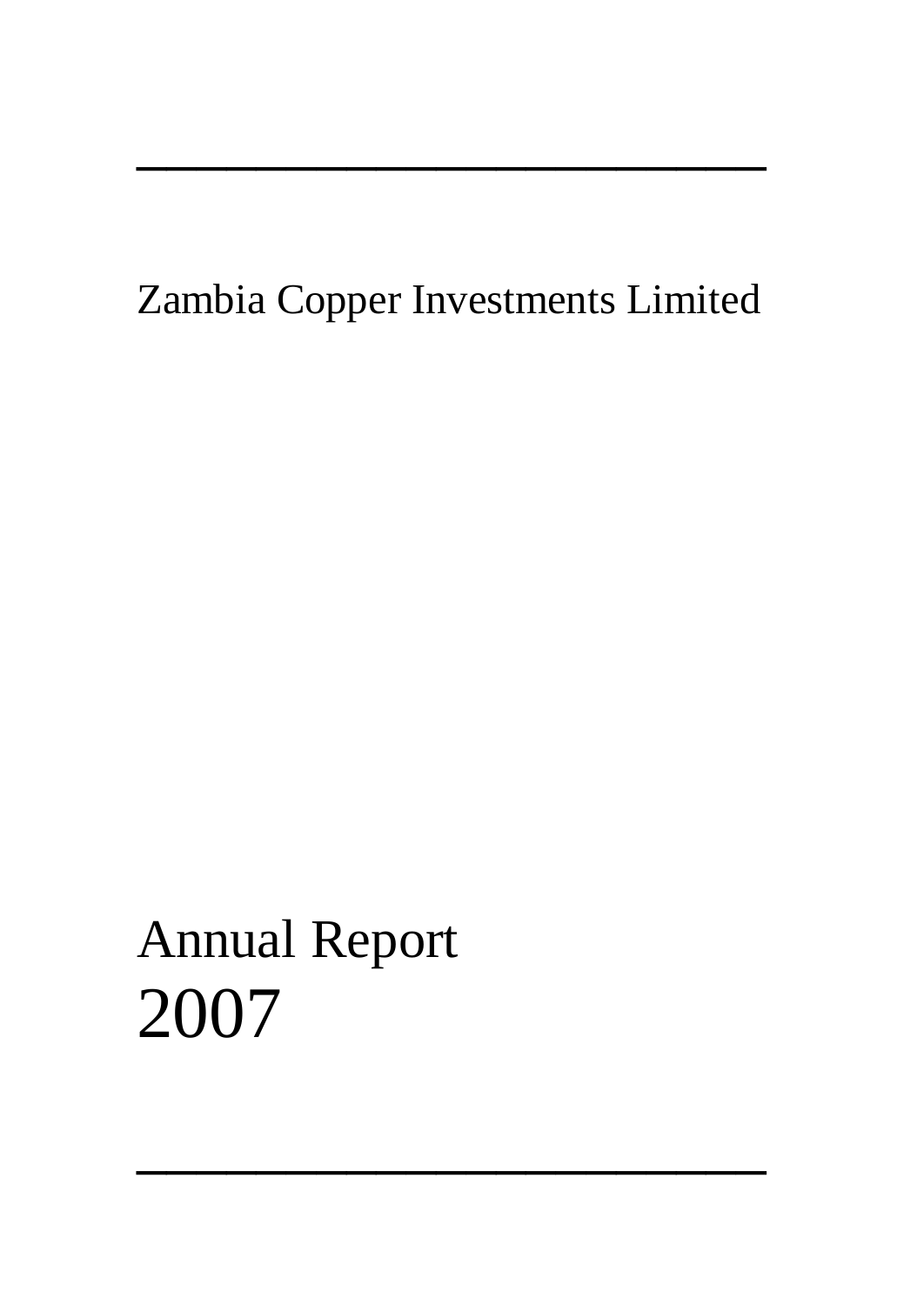## **Chairman's report**

I am pleased to present the Company's audited annual financial statements for the year ended 31 March 2007. These results show a significant improvement on those of the preceding financial year, with a consolidated net profit figure of USD 85.4 million (2006: USD 38.5 million) amounting to a profit per share figure in US cents of 67.67 (2006: US cents 30.47).

**\_\_\_\_\_\_\_\_\_\_\_\_\_\_\_\_\_\_\_\_\_\_\_\_\_\_\_\_\_\_\_\_\_\_\_\_\_\_\_\_\_\_\_\_\_\_\_\_\_\_\_\_\_\_\_\_\_\_\_\_\_\_\_\_\_\_\_\_\_\_\_\_\_\_** 

Although production levels at Konkola Copper Mines ("KCM") remain below their targeted levels, KCM returned excellent results for the year, with a net profit figure of USD 301 million (2006: USD 114 million). The effect of the sustained strong international copper price continues to have an extremely positive influence on KCM's performance. I am also delighted to announce that KCM declared an inaugural interim dividend during the 2006/2007 financial year of USD 5.74 million, of which ZCI received USD 1.6 million in November 2006. Indications are that KCM will shortly confirm the declaration of a final dividend in the same amount and we hope that this is a positive indication of what KCM's shareholders may continue to expect in the new financial year.

Your Board remains highly involved with continuing negotiations with Vedanta Resources Plc ("Vedanta") resulting from the exercise by Vedanta of its call option in terms of the Vedanta Call Option Deed ("the Deed") over the remaining 28.4% of KCM shares held by ZCI through its wholly owned subsidiary, ZCI Holdings S.A. In September 2006, as a result of a material difference of opinion in the interpretation of certain provisions relating to the Deed, ZCI served notice of arbitration on Vedanta in accordance with the dispute resolution provisions in the Deed, in order that these differences be resolved prior to the commencement of the valuation process by the independent bank. Confidentiality provisions in the Deed unfortunately prevent the dissemination of detailed information relating to the arbitration proceedings, but shareholders are informed that the arbitration was heard between 12 and 14 June 2007, and further announcements on the process will be released by ZCI. Steps will be taken to finalise the terms of appointment of the independent investment bank in order that they may commence with valuation of ZCI's 28.4% shareholding in KCM. It should be noted that the outcome of the arbitration may have a material impact on the Company's share price, either positively or negatively. The Directors will closely monitor developments in order to avoid potential prejudice to shareholders and investors arising from undue volatility in the share price.

**\_\_\_\_\_\_\_\_\_\_\_\_\_\_\_\_\_\_\_\_\_\_\_\_\_\_\_\_\_\_\_\_\_\_\_\_\_\_\_\_\_\_\_\_\_\_\_\_\_\_\_\_\_\_\_\_\_\_\_\_\_\_\_\_\_\_\_\_\_\_\_\_\_\_** 

.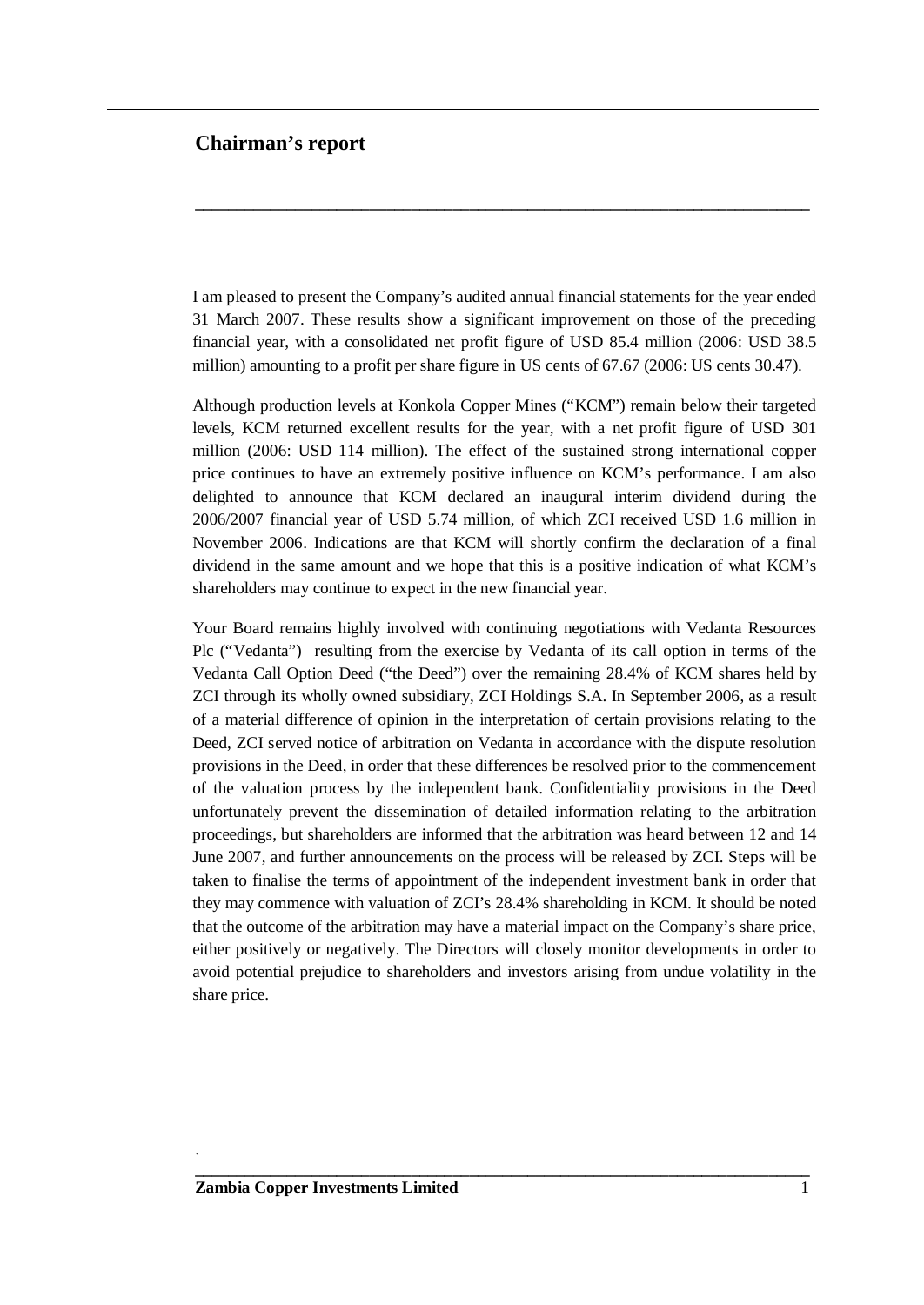## **Chairman's report**

*Continued* 

Shareholders are reminded that in the event that Vedanta is unwilling to pay the option exercise price as determined by the Bank, it shall not be required to proceed with the associated purchase of ZCI's KCM shares. In terms of the provisions of the Deed, ZCI shall be bound to accept the valuation made by the Bank. As before, shareholders are advised to exercise caution when dealing in ZCI's securities until detailed announcements are made.

**\_\_\_\_\_\_\_\_\_\_\_\_\_\_\_\_\_\_\_\_\_\_\_\_\_\_\_\_\_\_\_\_\_\_\_\_\_\_\_\_\_\_\_\_\_\_\_\_\_\_\_\_\_\_\_\_\_\_\_\_\_\_\_\_\_\_\_\_\_\_\_\_\_\_** 

**\_\_\_\_\_\_\_\_\_\_\_\_\_\_\_\_\_\_\_\_\_\_\_\_\_\_\_\_\_\_\_\_\_\_\_\_\_\_\_\_\_\_\_\_\_\_\_\_\_\_\_\_\_\_\_\_\_\_\_\_\_\_\_\_\_\_\_\_\_\_\_\_\_\_** 

**Thomas Kamwendo**  *Chairman,*  Bermuda

.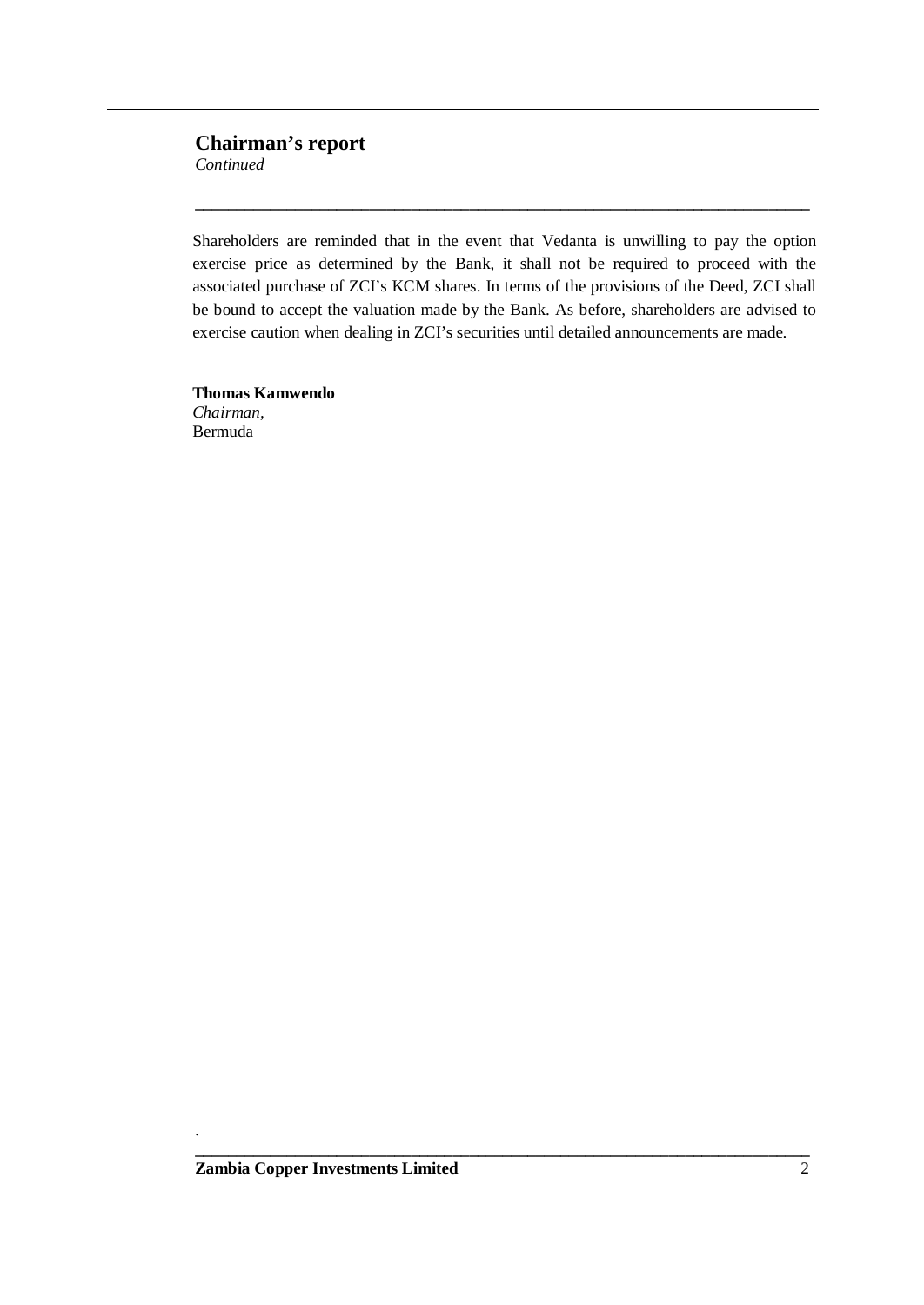## **Report of the directors**

#### **Nature of business**

ZCI is Bermudian registered with its primary listing on the JSE Securities Exchange SA (the "JSE"). It has a secondary listing on the Paris Bourse. The Company's major asset is its holding of 28.4% of the share capital of KCM, a Zambian registered mining company.

**\_\_\_\_\_\_\_\_\_\_\_\_\_\_\_\_\_\_\_\_\_\_\_\_\_\_\_\_\_\_\_\_\_\_\_\_\_\_\_\_\_\_\_\_\_\_\_\_\_\_\_\_\_\_\_\_\_\_\_\_\_\_\_\_\_\_\_\_\_\_\_\_\_\_** 

#### **Going concern**

The directors have reviewed the audited consolidated financial statements prepared by KCM for the year ended 31 March 2007 and are of the view that these indicate that sufficient funding, ownership and management arrangements have been secured to enable KCM and the Company to continue in operation as going concerns for the foreseeable future. The directors, therefore, consider that the preparation of the financial statements on a going concern basis is appropriate.

#### **Dividends**

No dividends were paid or proposed by ZCI in respect of the year ended 31 March 2007*.* 

#### **Directors and officers**

During the year there were no changes to the composition of the Board.

#### *Directorate*

The directors of the Company as at 31 March 2007 were:

#### **Non-Executive**

.

T. Kamwendo (Chairman) D. Rodier S. Georgala M. Clerc

#### **Directors meetings and remuneration**

Between 1 April 2006 and 31 March 2007, the ZCI Board met on three occasions, in addition to the Annual General Meeting, to consider issues of an operational nature, strategy, as well as those having a material effect on ZCI and the Group.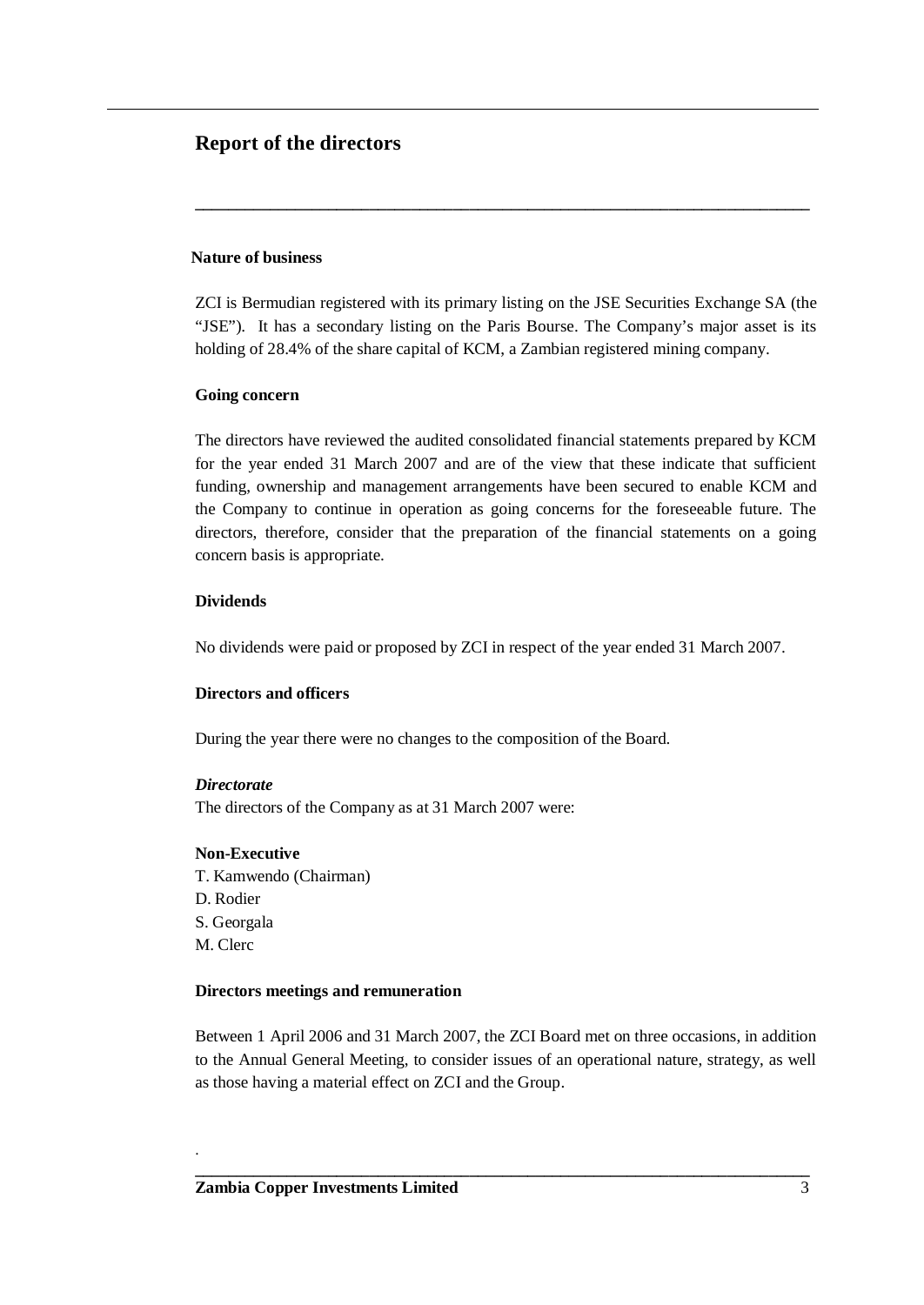## **Report of the directors**

*Continued* 

The total remuneration paid to Directors during the year was USD 182,106 (2006: USD 195,036), which was allocated as follows:

**\_\_\_\_\_\_\_\_\_\_\_\_\_\_\_\_\_\_\_\_\_\_\_\_\_\_\_\_\_\_\_\_\_\_\_\_\_\_\_\_\_\_\_\_\_\_\_\_\_\_\_\_\_\_\_\_\_\_\_\_\_\_\_\_\_\_\_\_\_\_\_\_\_\_** 

| T. Kamwendo | USD 44,445 |
|-------------|------------|
| D. Rodier   | USD 65.127 |
| S. Georgala | USD 38,223 |
| M. Clerc    | USD 34.311 |

All of the current directors retire at the forthcoming annual general meeting in accordance with Bermudian Law and, being eligible, offer themselves for re-election. Subject to such reelection the Board proposes to re-elect T. Kamwendo as Chairman. A brief profile of the Directors is included hereunder:

#### Thomas Kamwendo

Thomas Kamwendo was born on 14 May 1958 in Mpika Zambia. He has a Bachelor of Science degree in Mechanical Engineering obtained from Brighton Polytechnic in the United Kingdom in 1983.

He has more than 20 years experience in the Zambian mining industry having started his professional career as an engineer in what is today KCM's Nchanga Division. He has been CEO of three engineering companies and is currently managing Partner of his own multidisciplinary consulting firm. He has served on the boards of directors of several companies and is also current chairman of two development financing institutions, and is chairman of the Copperbelt Development Foundation.

He served on a Presidential Commission of Enquiry into university education in Zambia. He has previously chaired the Environmental Council of Zambia and was, until December 2005, President of the Engineering Institution of Zambia.

#### David Rodier

.

David Rodier was born in Montreal, Canada, on 26 June 1943. He obtained a Bachelor's degree in Metallurgical Engineering from McGill University, Montreal, in 1966.

He gained his extensive working experience in the non-ferrous industry, starting with Cominco in British Columbia, (now Teck-Cominco) and later for Noranda Inc., where he was employed for 35 years and where he was involved with zinc and copper recycling. His experience includes a wide group of technical and managerial positions in zinc and copper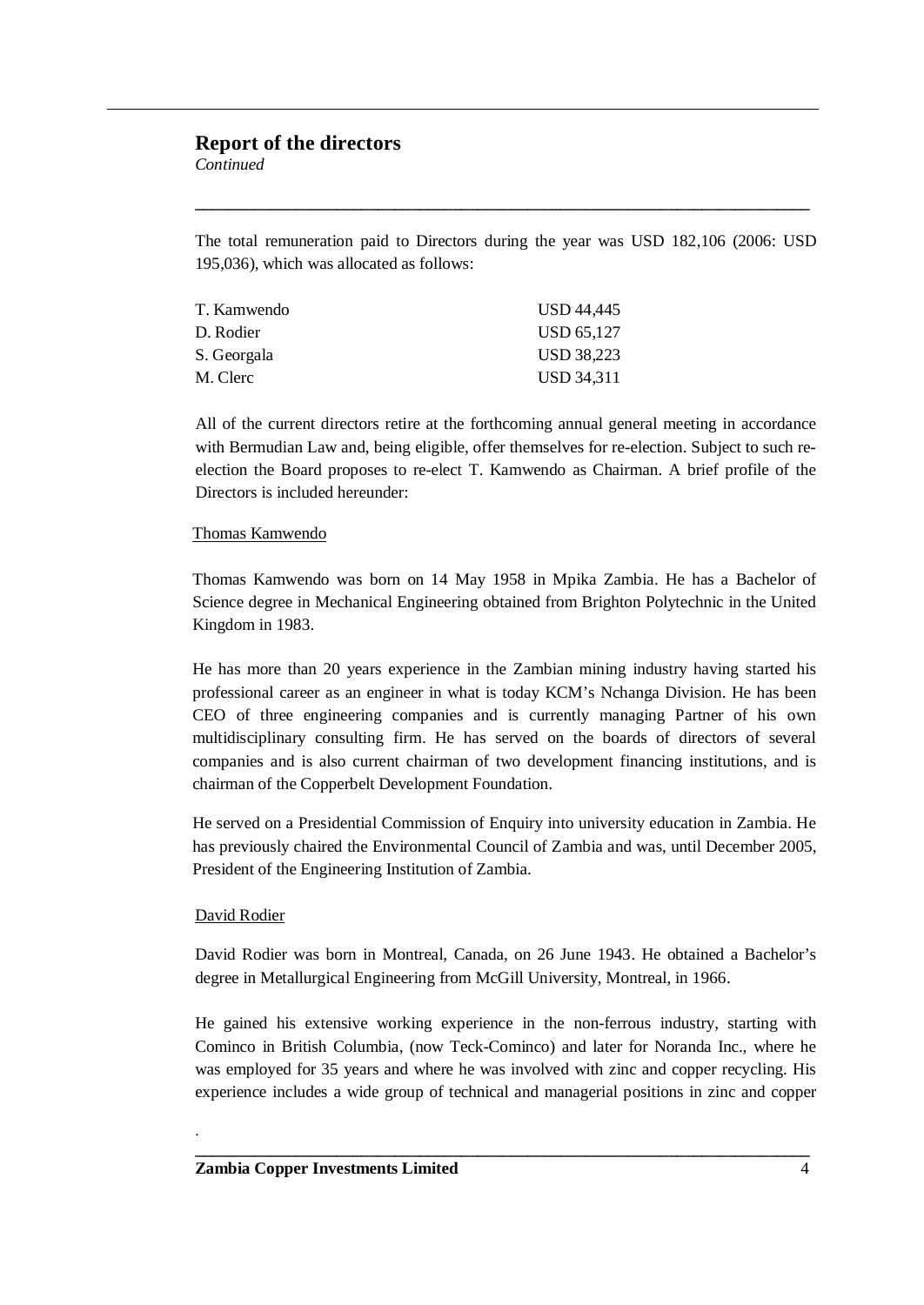#### **Report of the directors**  *Continued*

businesses. His most recent positions were: Senior Vice President, Environment Safety and Health at Noranda between 1998 and 2002; Senior Vice President, Copper & Recycling at Noranda between 1995 and 1997; and President of Canadian Electrolytic Zinc between 1992 and 1995.

**\_\_\_\_\_\_\_\_\_\_\_\_\_\_\_\_\_\_\_\_\_\_\_\_\_\_\_\_\_\_\_\_\_\_\_\_\_\_\_\_\_\_\_\_\_\_\_\_\_\_\_\_\_\_\_\_\_\_\_\_\_\_\_\_\_\_\_\_\_\_\_\_\_\_** 

Mr. Rodier was Noranda's delegate to the World Business Council for Sustainable Development, the International Council for Mining and Metals, the International Zinc Association, the International Copper Association, the Mining Association of Canada and the Canadian Chemical Producers Association. He currently works as Senior Consultant, Sustainability for Hatch Associates, a global engineering company located in Ontario, Canada, which is devoted to the support of the Mining and Metallurgical industries.

#### Steven Georgala

Steven Georgala was born in Nelspruit, South Africa on 26 April 1957. He obtained a Bachelor of Commerce degree from the University of Stellenbosch in 1979 and a LL.B. degree from the same University in 1981. He completed his Articles with Webber Wentzel Bowens and was admitted as an Attorney and Notary in June 1984. In 1984 he obtained a Higher Diploma in Company Law from the University of the Witwatersrand. In December 1984, he was posted to the Luxembourg office of Webber Wentzel Bowens where he became a partner of the firm in 1987. The European offices of Webber Wentzel Bowens became Maitland  $&$  Co in 1993 and Mr. Georgala, now resident in Paris, France continues as a principal of Maitland & Co where he specialises in international tax planning.

#### Michel Clerc

Michel Clerc was born in Vernon, France on 27 June 1921. He obtained degrees in Law and Political Science in France and in English literature at Cambridge. Mr. Clerc is a journalist by profession, specializing in financial issues and has had several books published. He is also the former editor of Paris-Match magazine and was manager of Radio Luxembourg. Mr. Clerc was a founder of AMZCI in 1999, an association of ZCI shareholders in France and is currently the president of this association.

#### **Directors' interests**

.

At 31 March 2007 the directors held no shares in ZCI, either beneficially or non-beneficially, and did not have any direct or indirect beneficial interests. There are no service contracts granted by ZCI, nor any of its subsidiaries, to any director of ZCI for services as directors,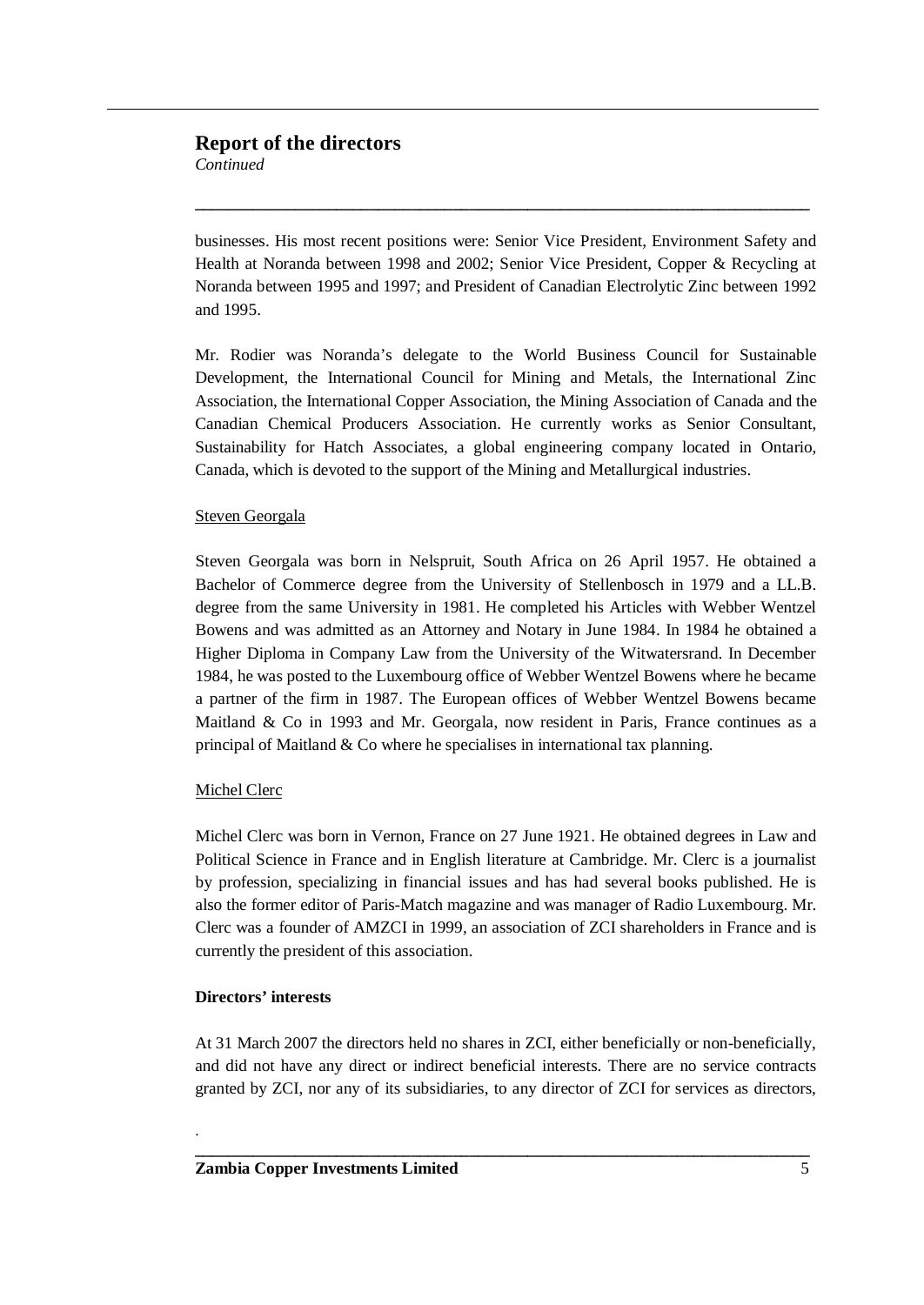### **Report of the directors**

*Continued* 

nor were there any contracts or arrangements existing during the financial year which require to be declared in terms of the requirements of the JSE.

**\_\_\_\_\_\_\_\_\_\_\_\_\_\_\_\_\_\_\_\_\_\_\_\_\_\_\_\_\_\_\_\_\_\_\_\_\_\_\_\_\_\_\_\_\_\_\_\_\_\_\_\_\_\_\_\_\_\_\_\_\_\_\_\_\_\_\_\_\_\_\_\_\_\_** 

#### **Shareholders at 31 March 2007**

Pursuant to the listing requirements of the JSE, to the best knowledge of the directors, and after reasonable enquiry, the spread of shareholders at 31 March 2007 was:

|                                                    | Number of     | Percentage |
|----------------------------------------------------|---------------|------------|
|                                                    | shares        | holding    |
| Non-public shareholders                            |               |            |
| <b>Copperbelt Development Foundation</b>           | 55,932,533    | 44.3%      |
| Trustees of the KCM Employee Share Ownership Trust | 637,152       | 0.5%       |
| Public shareholders                                | 69,627,677    | 55.2%      |
| Total                                              | 126, 197, 362 | 100.0%     |

At 31 March 2007, the number of public shareholders of the Company was 12,609

According to the information available to the directors, the following are the only registered shareholders holding, directly or indirectly, more than 5% of ZCI's issued ordinary shares:

|                                   |            | <b>Number of</b> Percentage |
|-----------------------------------|------------|-----------------------------|
|                                   | shares     | holding                     |
| Copperbelt Development Foundation | 55,932,533 | 44.3%                       |
| Sicovam S.A.                      | 41,621,790 | 33.0%                       |
| <b>Strate Ltd</b>                 | 24,932,260 | 19.7%                       |

#### **Auditors**

.

KPMG was re-appointed as auditor of ZCI at the annual general meeting held on 16 August 2006. They have indicated their willingness to continue in office and, accordingly, a resolution for their appointment and the determination of their remuneration will be submitted to the forthcoming annual general meeting.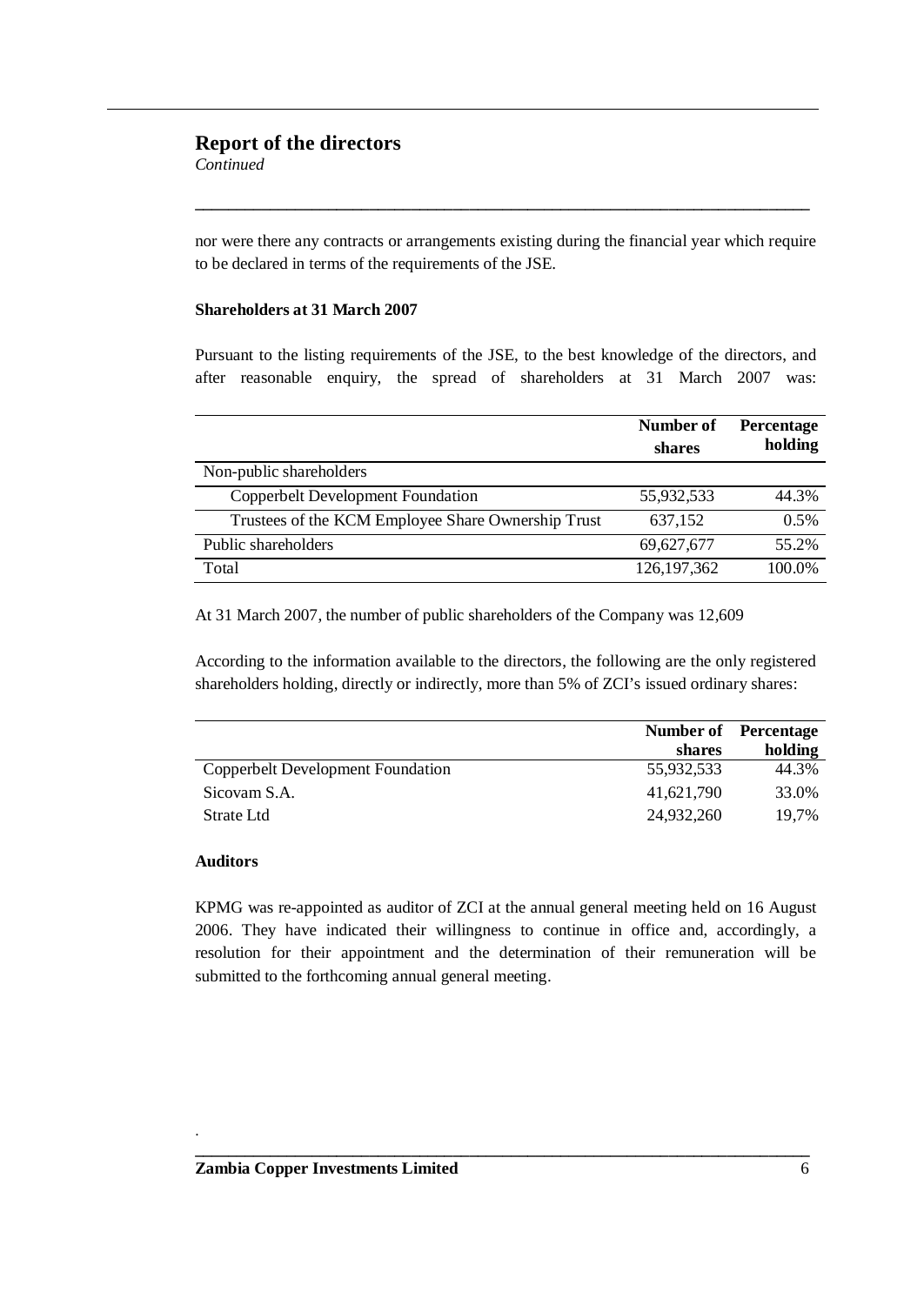## **Report of the directors**

*Continued* 

#### **Annual General Meeting**

The annual general meeting will be held at 11h00 on Wednesday 12 September 2007. The notice convening the meeting is set out on page 28/29 of this report.

**\_\_\_\_\_\_\_\_\_\_\_\_\_\_\_\_\_\_\_\_\_\_\_\_\_\_\_\_\_\_\_\_\_\_\_\_\_\_\_\_\_\_\_\_\_\_\_\_\_\_\_\_\_\_\_\_\_\_\_\_\_\_\_\_\_\_\_\_\_\_\_\_\_\_** 

**\_\_\_\_\_\_\_\_\_\_\_\_\_\_\_\_\_\_\_\_\_\_\_\_\_\_\_\_\_\_\_\_\_\_\_\_\_\_\_\_\_\_\_\_\_\_\_\_\_\_\_\_\_\_\_\_\_\_\_\_\_\_\_\_\_\_\_\_\_\_\_\_\_\_** 

#### **By Order of the Board**

John Mills **Company Secretary Luxembourg**  29 June 2007

.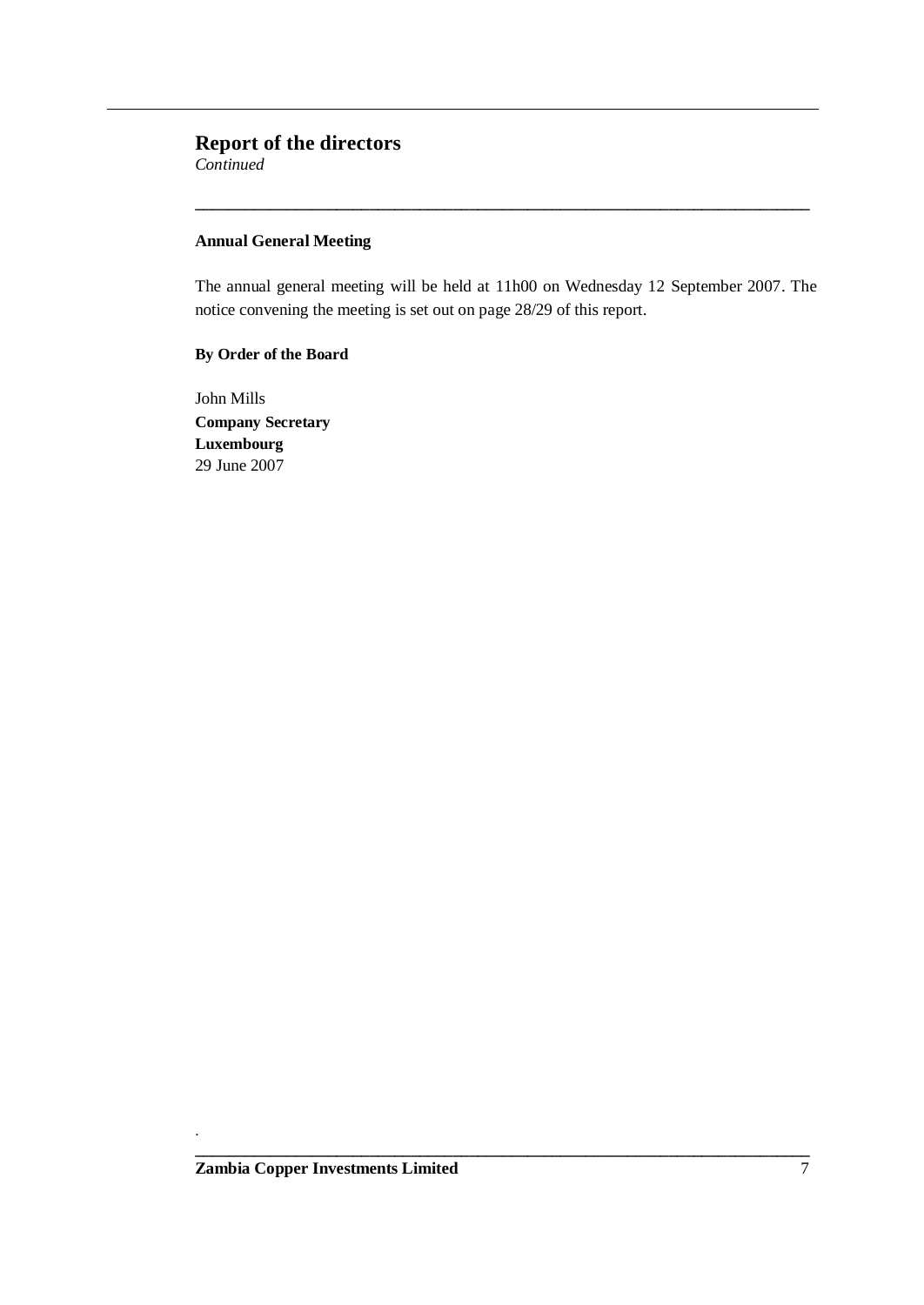ZCI is committed to the principles of openness, integrity and accountability as advocated in the South African King II Report on Corporate Governance. The directors endorse the Code of Corporate Practices and Conduct (the "Code"), as set out in the King II Report. KCM, both while it remained an operating subsidiary of ZCI as well as thereafter, is also committed to upholding these principles.

**\_\_\_\_\_\_\_\_\_\_\_\_\_\_\_\_\_\_\_\_\_\_\_\_\_\_\_\_\_\_\_\_\_\_\_\_\_\_\_\_\_\_\_\_\_\_\_\_\_\_\_\_\_\_\_\_\_\_\_\_\_\_\_\_\_\_\_\_\_\_\_\_\_\_** 

#### **Application**

Having regard to the fact that the Company has no employees or administrative infrastructure of its own, many of the requirements of the Code are not applicable to it. Given that the Company is a minority shareholder of KCM, the Directors of ZCI are of the view that Vedanta, as KCM's controlling shareholder, will ensure that suitable procedures will be implemented and maintained to ensure that KCM complies insofar as is practical and appropriate, with the UK Combined Code on Corporate Governance, which is largely equivalent to the Code in respect of companies listed on the London Stock Exchange.

#### **Annual financial statements**

The directors are responsible for the preparation, integrity and fair presentation of the financial statements and it is the responsibility of the independent auditors to report thereon. In preparing the annual financial statements the Company has used appropriate accounting policies consistently, supported by reasonable and prudent judgement and estimates and has complied with all statutory requirements and all applicable accounting standards, including International Financial Reporting Standards.

#### **Board of directors**

.

As at 31 March 2007, the Company's board of directors consisted of four non-executive directors. The board retains full and effective control over the Company. To fulfil their responsibilities, the Company's board of directors has access to accurate, relevant and timely information and to the advice and services of the company secretary who is responsible to the board for ensuring the board procedures are followed. In addition, the directors are entitled to obtain independent professional advice at the Company's expense, should they deem this necessary.

The KCM board of directors met on various occasions during the year to consider issues of operational strategy, capital expenditure, major projects and other matters having a material effect on KCM. Regular presentations on key issues have been made by the Group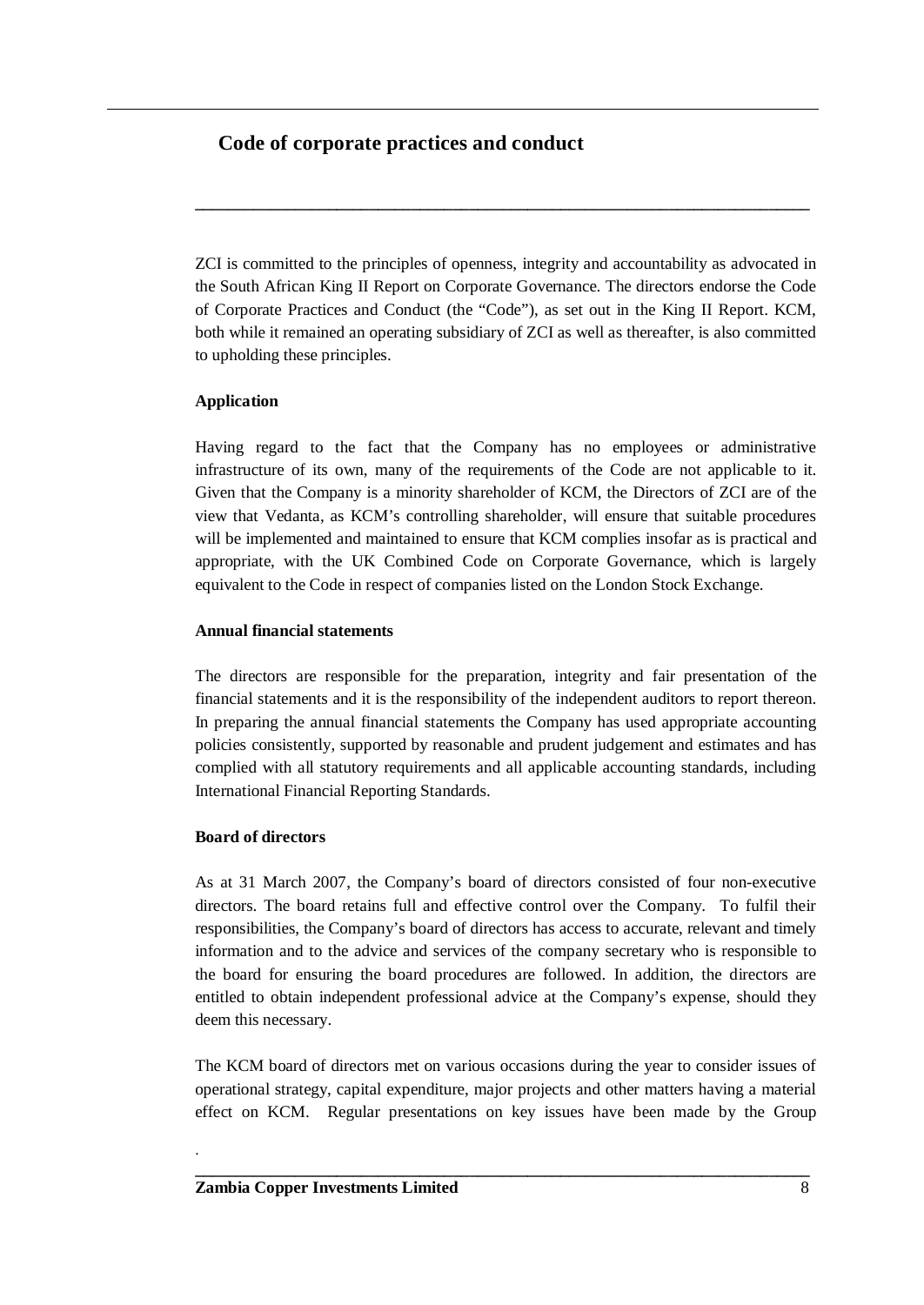*Continued* 

Management to the Board and, where applicable, to the Shareholders. Post the Vedanta transaction, the Board of KCM was reconstituted to comprise one executive director and up to nine non-executive directors, of which two are appointed by ZCI. The chairman of the KCM board is a non-executive director and the executive director is KCM's chief executive officer. The KCM board reserves to itself a range of key issues and decisions, to ensure that it retains proper direction and control of KCM. Non-executive directors are individuals of high calibre with diverse backgrounds and expertise, which ensures that their views carry significant weight in deliberations and decisions.

**\_\_\_\_\_\_\_\_\_\_\_\_\_\_\_\_\_\_\_\_\_\_\_\_\_\_\_\_\_\_\_\_\_\_\_\_\_\_\_\_\_\_\_\_\_\_\_\_\_\_\_\_\_\_\_\_\_\_\_\_\_\_\_\_\_\_\_\_\_\_\_\_\_\_** 

#### **KCM Directors and officers**

During the year the following changes to the composition of the KCM Board occurred:

On 20 October 2006 Mr. K.K. Kaura who until then had been Vice Chairman of the KCM Board, was also appointed Chief Executive Officer.

Further changes to the composition of the Company's Board of Directors involved the appointment of Mr. J.M. Chikolwa by ZCCM-IH in place of Mr. G.K. Chibuye on 31 October 2006.

**\_\_\_\_\_\_\_\_\_\_\_\_\_\_\_\_\_\_\_\_\_\_\_\_\_\_\_\_\_\_\_\_\_\_\_\_\_\_\_\_\_\_\_\_\_\_\_\_\_\_\_\_\_\_\_\_\_\_\_\_\_\_\_\_\_\_\_\_\_\_\_\_\_\_** 

#### *Directorate*

The directors of KCM as at 31 March 2007 were:

N Agarwal (Chairman) K K Kaura (Vice Chairman and CEO) D Bandyopadhyay (Resident Director) C P Baid J M Chikolwa T D Kamwendo C V Krishnan S Georgala L Nkhata J M D Patterson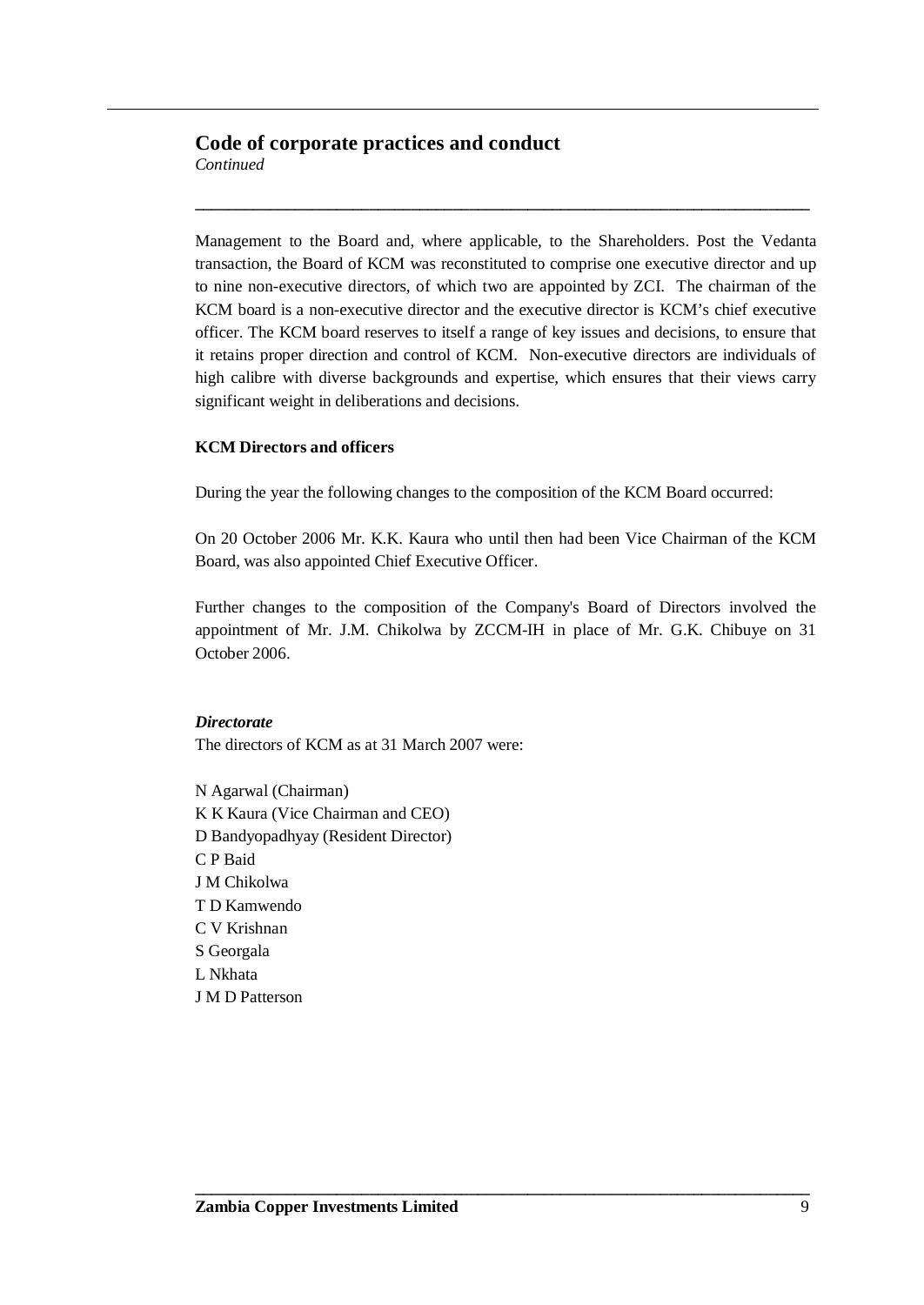*Continued* 

#### **SHEQ Committee**

The KCM Safety, Health, Environment and Quality ("SHEQ") Committee is responsible for developing framework policies and guidelines for safety, health, environment, social management and quality assurance and ensuring the progressive implementation of the same throughout KCM in working towards internationally accepted standards and best practices. The Committee is also responsible for addressing SHEQ risks and impacts in a systematic, comprehensive and businesslike manner and for promoting good relationships with the communities in which KCM operates.

**\_\_\_\_\_\_\_\_\_\_\_\_\_\_\_\_\_\_\_\_\_\_\_\_\_\_\_\_\_\_\_\_\_\_\_\_\_\_\_\_\_\_\_\_\_\_\_\_\_\_\_\_\_\_\_\_\_\_\_\_\_\_\_\_\_\_\_\_\_\_\_\_\_\_** 

#### **Audit Committee**

The KCM Audit Committee comprising solely of Non-Executive Directors and Alternate Directors is responsible, inter alia, for the review of the procedures and policies of internal control, the review of the measures taken by Management in mitigating risk, the regular review of the adjudication of tenders and award of contracts in ensuring that they comply with the intent of the Shareholders Agreement, the review of any statement on ethical standards for KCM, the review of the accounting principles, policies and practices adopted in the preparation of the statutory financial statements and the consideration of the appointment of external Auditors.

#### **Remuneration Committee**

The KCM Remuneration Committee of the Board is responsible, inter alia, for considering, reviewing and making recommendations to the Board on remuneration packages and related matters of Executive Management Team members and periodically for reviewing ongoing appropriateness and relevance of remuneration policy for all employees of KCM.

#### **Executive Committee**

The KCM Executive Management Team is empowered and responsible for implementing the strategies and policies determined by the Board, managing the business and affairs of the KCM Group, prioritising the allocation of capital, technical and human resources and establishing best management practices.

### **Internal control**

The Internal Audit Department of KCM is empowered by the Audit Committee, as per a Board approved Internal Audit Charter, to report on and make Management aware of the effectiveness of the internal control systems applicable to both operations and finance. The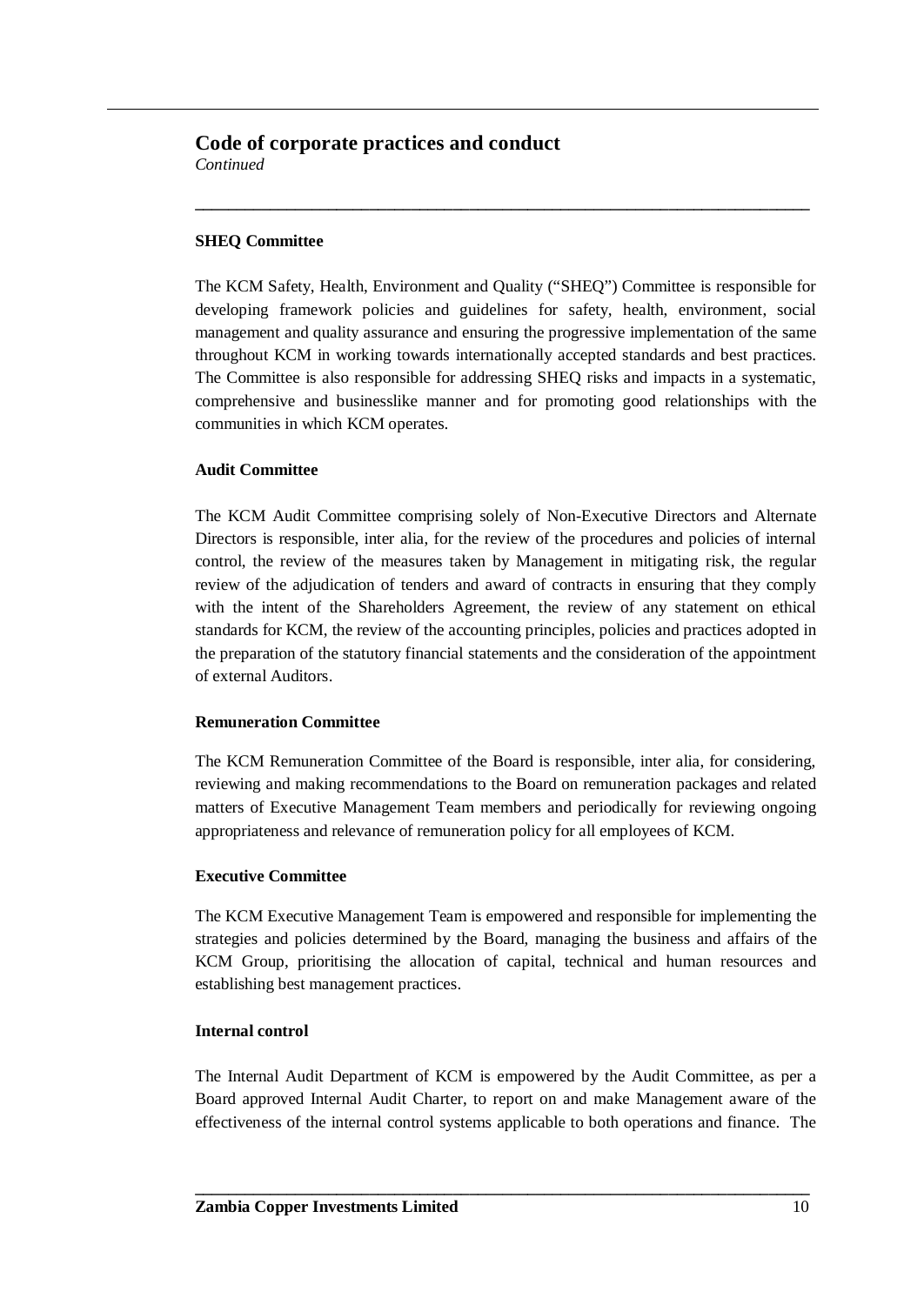*Continued* 

control systems are designed to safeguard KCM's assets, maintain proper accounting records, ensure mitigation of operating risks and ensure the reliability of management and financial information produced by KCM.

**\_\_\_\_\_\_\_\_\_\_\_\_\_\_\_\_\_\_\_\_\_\_\_\_\_\_\_\_\_\_\_\_\_\_\_\_\_\_\_\_\_\_\_\_\_\_\_\_\_\_\_\_\_\_\_\_\_\_\_\_\_\_\_\_\_\_\_\_\_\_\_\_\_\_** 

The Headline Risk Areas of KCM are reviewed on a bi-annual basis under the Combined Code and appropriate action plans are implemented to mitigate identified high impact and high likelihood risks.

#### **Code of conduct**

The Company and KCM require that all directors and employees conduct themselves with honesty and integrity in all business practices to achieve the highest standard of ethical behaviour. In accordance with this objective, KCM has adopted a code of ethics to provide a clear guide as to the behaviour expected of directors and employees.

#### **Significant Events at KCM**

The performance of the Tailings leach Plant (TLP) was adversely affected during the year by the occurrence of two incidents which impacted on the stability of the Plant. First, there was a fire on 5 July 2006. Subsequent to the fire incident, the Plant was only brought back to normal operation by the end of October 2006.

The other incident involved a burst in the pipe that delivers tailings to the Muntimpa Tailings Dam in November 2006 resulting in the shutdown of the TLP for a period of 10 days. It took one and half months for operations to stabilise after the Plant was restarted.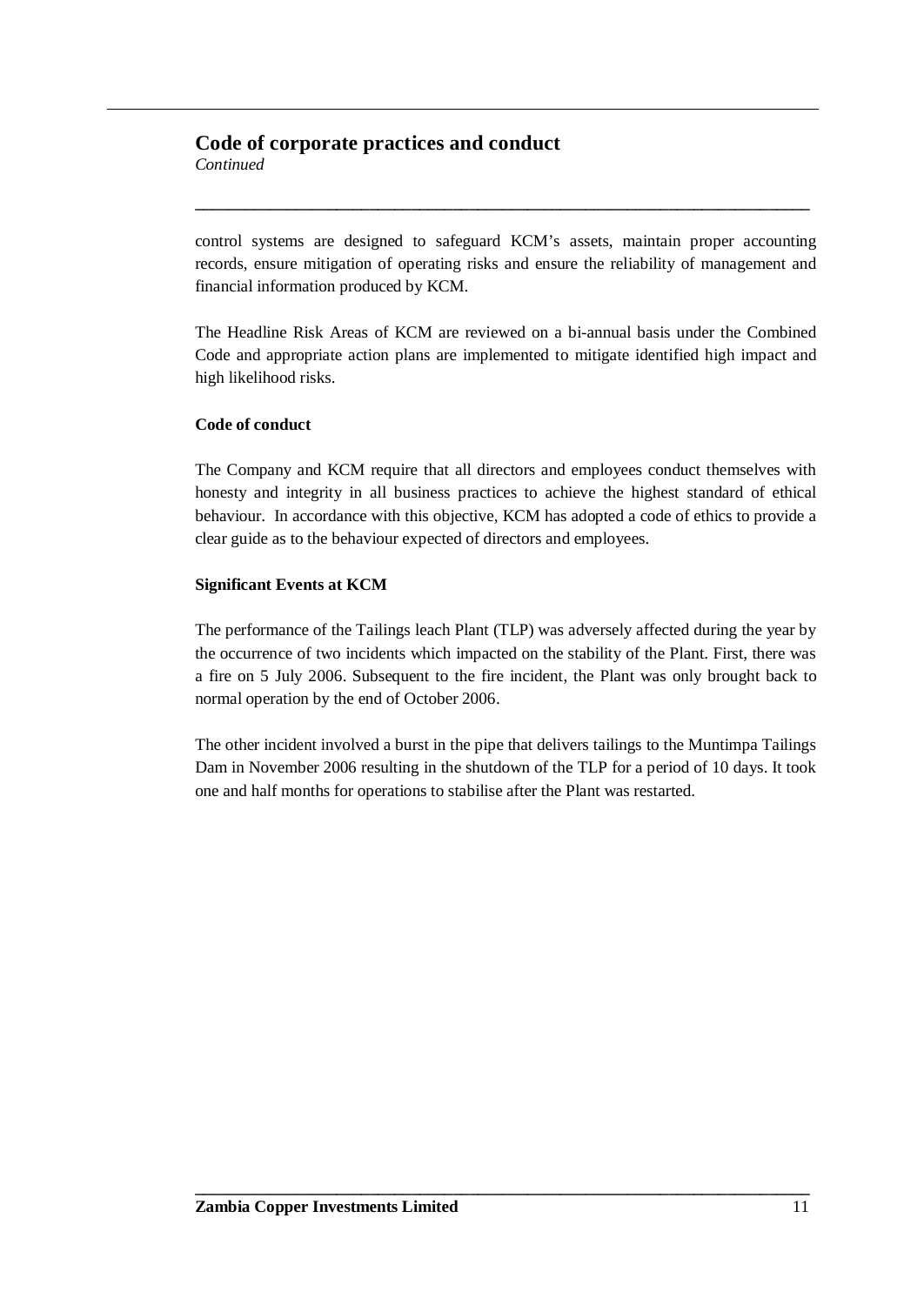## **Consolidated Income Statement**

*for the year ended 31 March 2007 expressed in thousands of US Dollars* 

|                                     | <b>Notes</b> | 31 March<br>2007 | Year ended 1 January 2005<br>to 31 March<br>2006 |
|-------------------------------------|--------------|------------------|--------------------------------------------------|
| Finance income                      | 6            | 730              | 2,248                                            |
| General and administration expenses |              | (849)            | (1,359)                                          |
| Income from associated company      | 13           | 85,577           | 37,640                                           |
| <b>Profit before taxation</b>       |              | 85,458           | 38,529                                           |
| Taxation                            | 7            | (60)             | (76)                                             |
| Profit for the year / period        |              | 85,398           | 38,453                                           |
|                                     |              |                  |                                                  |

**\_\_\_\_\_\_\_\_\_\_\_\_\_\_\_\_\_\_\_\_\_\_\_\_\_\_\_\_\_\_\_\_\_\_\_\_\_\_\_\_\_\_\_\_\_\_\_\_\_\_\_\_\_\_\_\_\_\_\_\_\_\_\_\_\_\_\_\_\_\_\_\_\_\_** 

| Net profit per ordinary share in US cents | 5 67.67 | 30.47 |
|-------------------------------------------|---------|-------|
|                                           |         |       |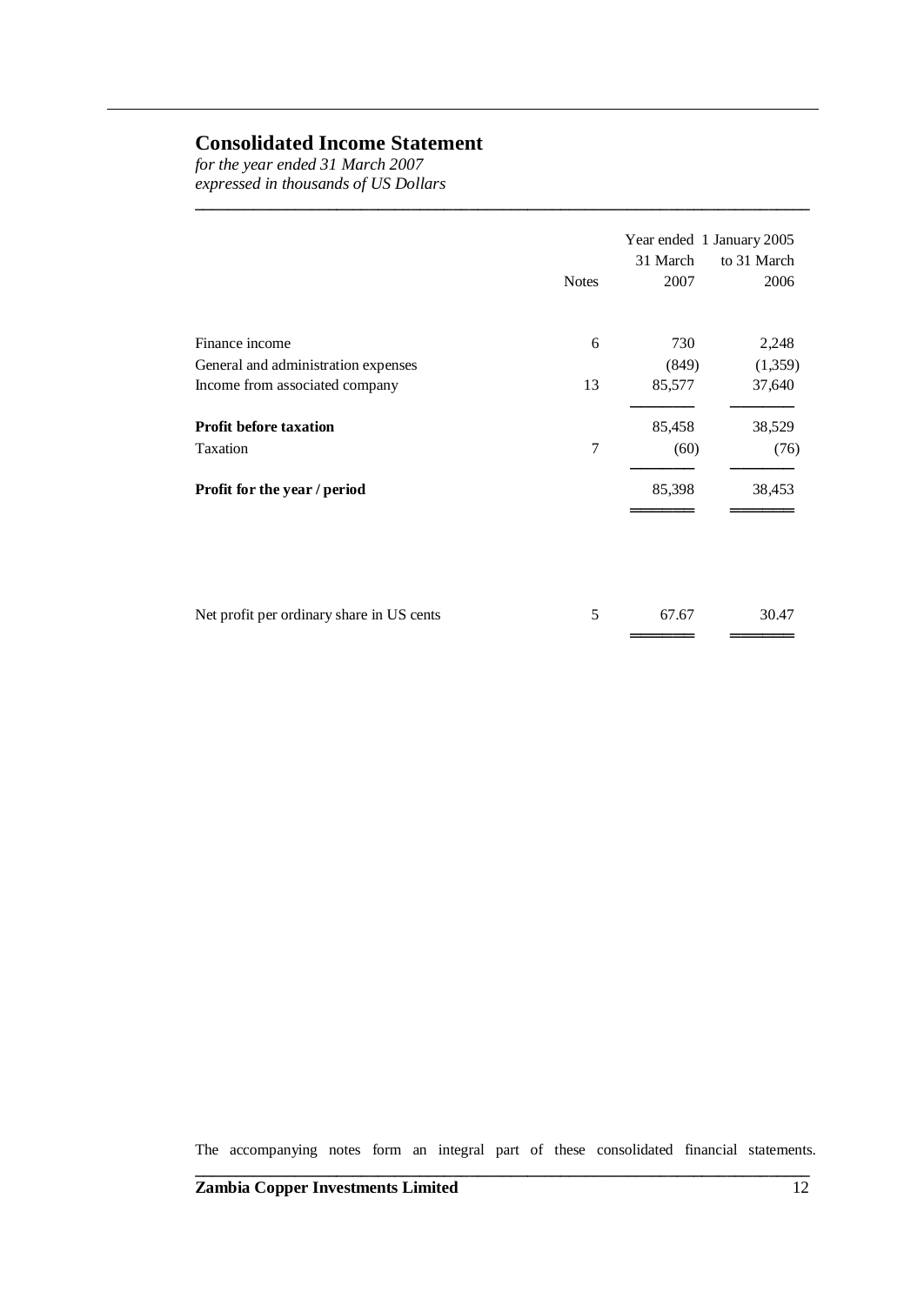## **Consolidated Balance Sheet**

*as at 31 March 2007 expressed in thousands of US Dollars* 

|                                              | <b>Notes</b> | 31 March<br>2007 | 31 March<br>2006 |
|----------------------------------------------|--------------|------------------|------------------|
| <b>Non-current assets</b>                    |              |                  |                  |
| Long term accounts receivable                | 8            | 4,890            | 9,477            |
| Investment in associated company             | 13           | 170,313          | 84,502           |
|                                              |              | 175,203          | 93,979           |
| <b>Current assets</b>                        |              |                  |                  |
| Available for sale investment                | 9            | 10,593           | 2,842            |
| Accounts receivable                          | 10           | 5,250            | 5,296            |
| Cash and cash equivalents                    | 11           | 2,856            | 4,066            |
|                                              |              | 18,699           | 12,204           |
| <b>Current liabilities</b>                   |              |                  |                  |
| Accounts payable and accrued liabilities     |              | (188)            | (260)            |
| Net current assets                           |              | 18,511           | 11,944           |
| <b>Total assets less current liabilities</b> |              | 193,714          | 105,923          |
|                                              |              |                  |                  |
| <b>Net assets</b>                            |              | 193,714          | 105,923          |
|                                              |              |                  |                  |
| <b>Capital and reserves</b><br>Capital       | 12           | 334,547          | 334,547          |
| Revaluation reserve                          | 9            | 573              | 42               |
| Deficit on hedging reserve                   | 13           | (12, 558)        | (14, 420)        |
| Accumulated deficit                          |              | (128, 848)       | (214, 246)       |
| Shareholders' equity                         |              | 193,714          | 105,923          |
|                                              |              |                  |                  |

**\_\_\_\_\_\_\_\_\_\_\_\_\_\_\_\_\_\_\_\_\_\_\_\_\_\_\_\_\_\_\_\_\_\_\_\_\_\_\_\_\_\_\_\_\_\_\_\_\_\_\_\_\_\_\_\_\_\_\_\_\_\_\_\_\_\_\_\_\_\_\_\_\_\_** 

Approved by the board of directors, dated 29 June 2007: T. Kamwendo, director, S. Georgala, director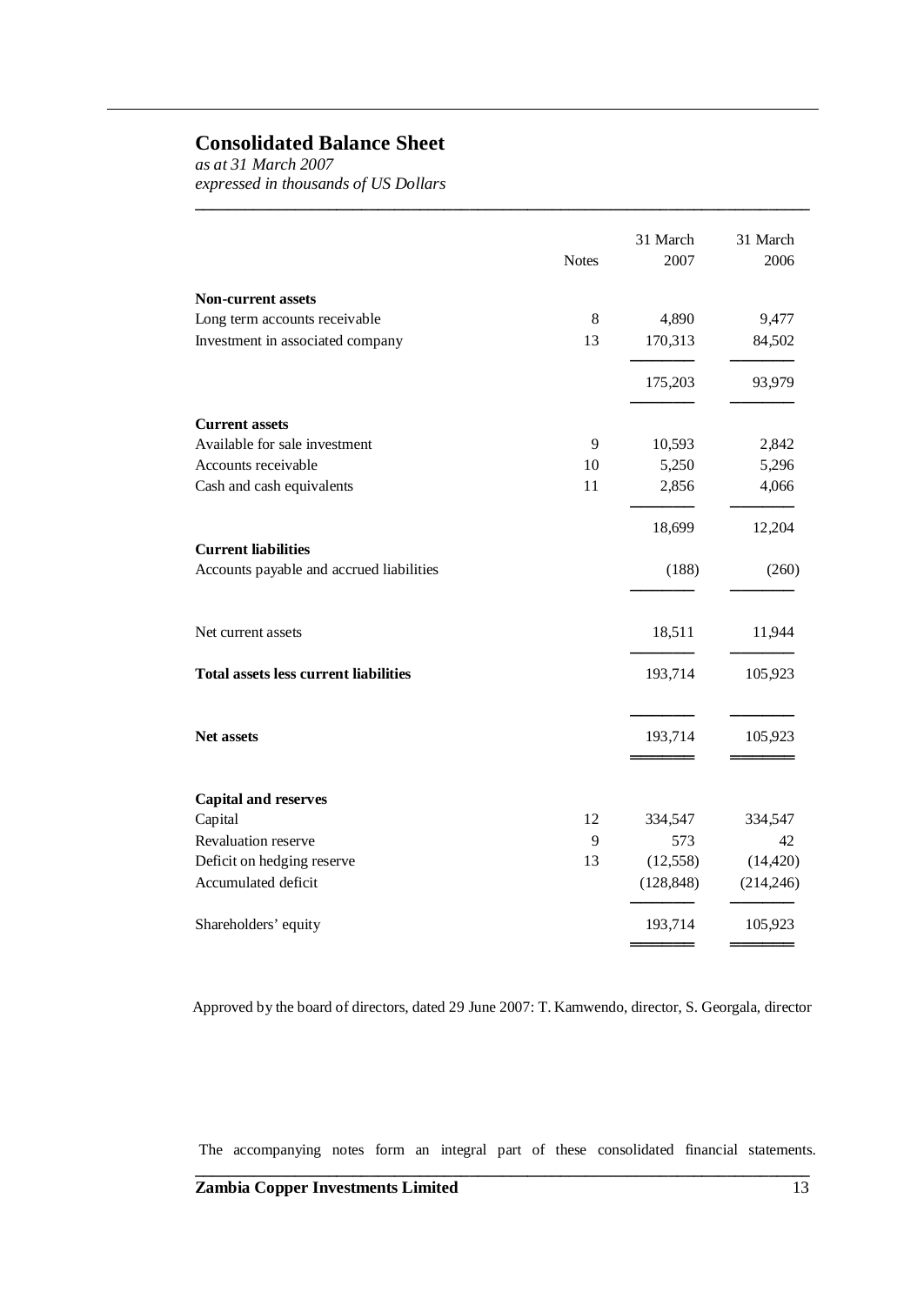### **Consolidated Statement of Changes in Equity**

*for the year ended 31 March 2007 expressed in thousands of US Dollars* 

|                                                                                           | Share<br>capital | Contributed<br>surplus | Revaluation Hedging<br>reserve | reserve   | Accumulated<br>deficit | Total<br>equity     |
|-------------------------------------------------------------------------------------------|------------------|------------------------|--------------------------------|-----------|------------------------|---------------------|
| <b>Balance at</b><br>31 December 2004                                                     | 30,299           | 304,248                |                                |           | (252,699)              | 81,848              |
| Revaluation on available for<br>sale investment (note 9)<br>Hedging reserve of associated |                  |                        | 42                             |           |                        | 42                  |
| company (note 13)<br>Profit for the period                                                |                  |                        |                                | (14, 420) | 38,453                 | (14, 420)<br>38,453 |
|                                                                                           |                  |                        |                                |           |                        |                     |
| <b>Balance at 31 March 2006</b>                                                           | 30,299           | 304,248                | 42                             | (14, 420) | $(214,246)$ 105,923    |                     |
| Revaluation on available for<br>sale investment (note 9)<br>Hedging reserve of associated |                  |                        | 531                            |           |                        | 531                 |
| company (note 13)                                                                         |                  |                        |                                | 1,862     |                        | 1,862               |
| Profit for the year                                                                       |                  |                        |                                |           | 85,398                 | 85,398              |
| Balance at 31 March 2007                                                                  | 30,299           | 304,248                | 573                            | (12,558)  | $(128,848)$ 193,714    |                     |

**\_\_\_\_\_\_\_\_\_\_\_\_\_\_\_\_\_\_\_\_\_\_\_\_\_\_\_\_\_\_\_\_\_\_\_\_\_\_\_\_\_\_\_\_\_\_\_\_\_\_\_\_\_\_\_\_\_\_\_\_\_\_\_\_\_\_\_\_\_\_\_\_\_\_**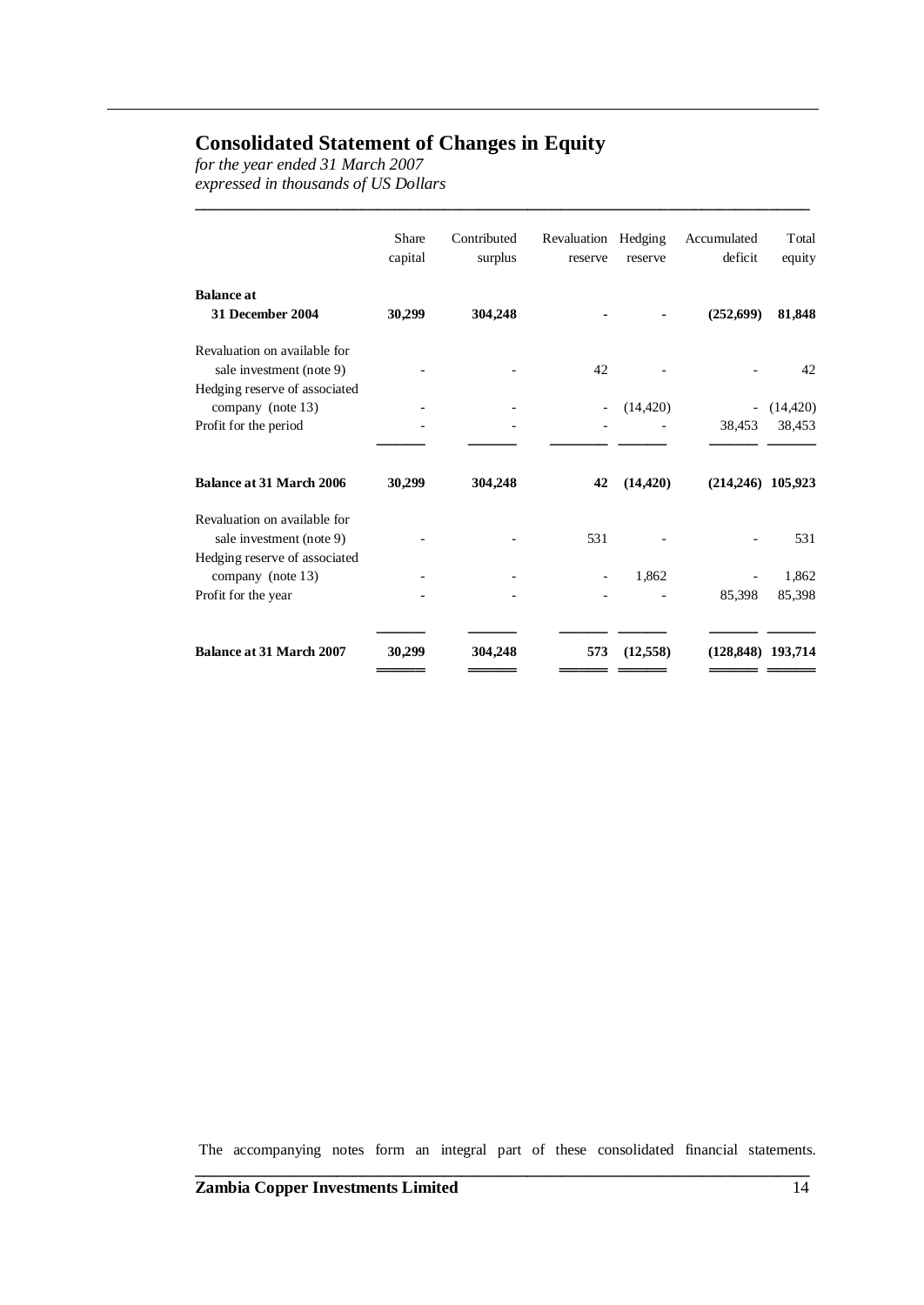## **Consolidated Statement of Cash Flows**

*for the year ended 31 March 2007 expressed in thousands of US Dollars* 

| <b>Notes</b>                                        | 31 March<br>2007 | Year ended 1 January 2005<br>to 31 March<br>2006 |
|-----------------------------------------------------|------------------|--------------------------------------------------|
| <b>Cash flow from operating activities</b>          |                  |                                                  |
| Cash paid to suppliers and employees                | (876)            | (1,480)                                          |
| Cash absorbed by operations                         | (876)            | (1,480)                                          |
| Interest received                                   | 114              | 96                                               |
| Income tax paid                                     | (76)             | (90)                                             |
| Net cash absorbed by operating activities           | (838)            | (1,474)                                          |
| <b>Cash flow from investing activities</b>          |                  |                                                  |
| Purchase of available for sale investments          | (7,220)          | (2,800)                                          |
| Dividends received from associated company          | 1,628            |                                                  |
| Proceeds from partial disposal of investment in     |                  |                                                  |
| subsidiary                                          | 5,220            | 5,220                                            |
| Cash (absorbed) / generated by investing activities | (372)            | 2,420                                            |
| Net (decrease) / increase in cash                   | (1,210)          | 946                                              |
| Net cash at the beginning of the year / period      | 4,066            | 3,120                                            |
| 11<br>Net cash at the end of the year / period      | 2,856            | 4,066                                            |

**\_\_\_\_\_\_\_\_\_\_\_\_\_\_\_\_\_\_\_\_\_\_\_\_\_\_\_\_\_\_\_\_\_\_\_\_\_\_\_\_\_\_\_\_\_\_\_\_\_\_\_\_\_\_\_\_\_\_\_\_\_\_\_\_\_\_\_\_\_\_\_\_\_\_**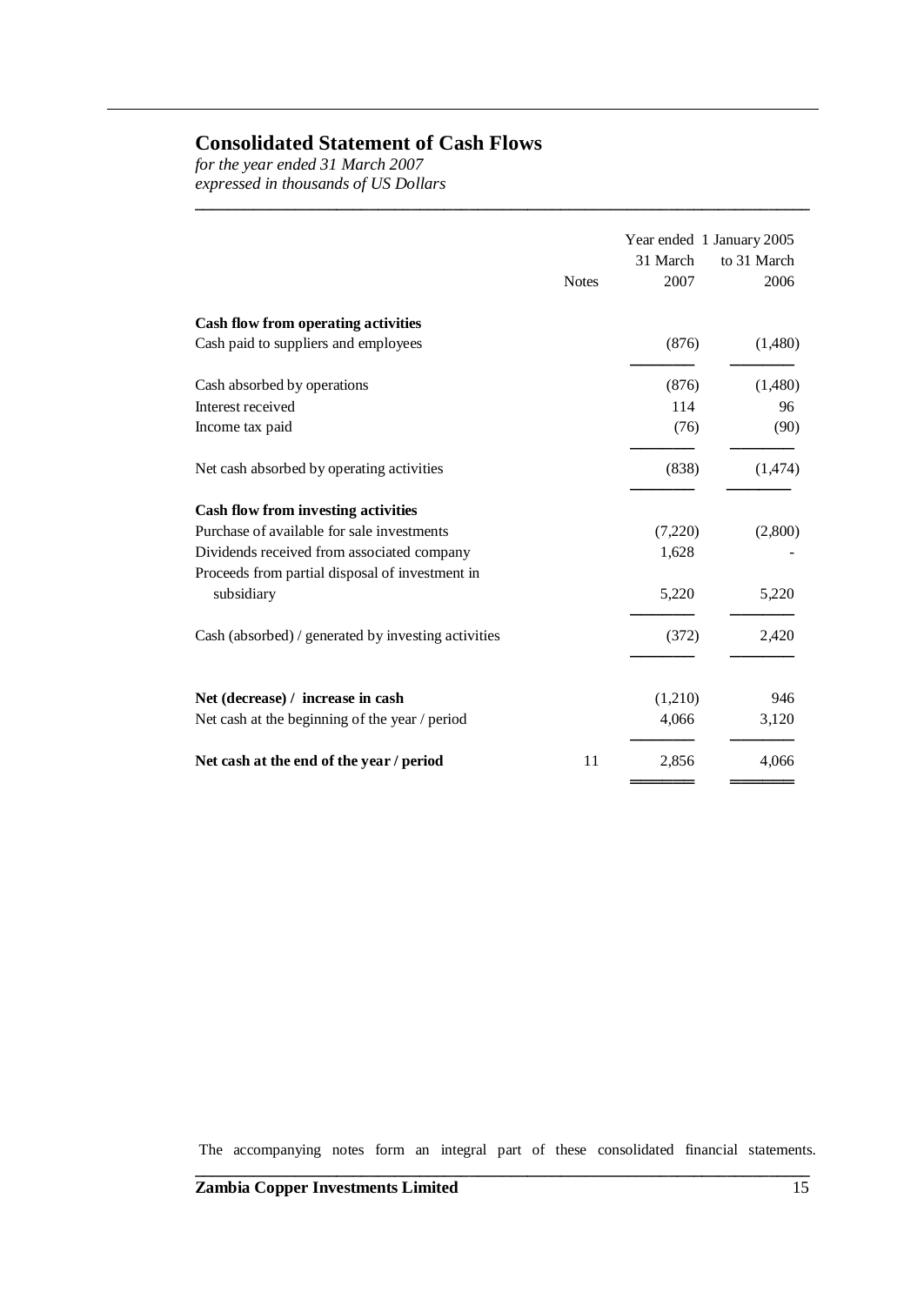*for the year ended 31 March 2007 expressed in thousands of US Dollars* 

#### **1 Incorporation**

#### *General*

Zambia Copper Investments Limited ("ZCI" or the "Company') is incorporated as an investments holding company in Bermuda. The company is exempt from Bermuda taxation.

**\_\_\_\_\_\_\_\_\_\_\_\_\_\_\_\_\_\_\_\_\_\_\_\_\_\_\_\_\_\_\_\_\_\_\_\_\_\_\_\_\_\_\_\_\_\_\_\_\_\_\_\_\_\_\_\_\_\_\_\_\_\_\_\_\_\_\_\_\_\_\_\_\_\_** 

The Company's principal activity is the holding of a 28.4% (2006: 28.4%) interest in Konkola Copper Mines plc ('KCM'), a company incorporated in the Republic of Zambia. The Group had no direct employees during the year (2006: none).

#### *Statement of Compliance*

The consolidated financial statements of ZCI have been prepared in accordance with International Financial Reporting Standards (IFRS) and interpretations adopted by the International Accounting Standards Board (IASB).

#### **2 Basis of preparation of consolidated financial statements**

The consolidated financial statements incorporate the financial results of KCM according to the equity accounting method for associated companies.

The financial statements were authorised for issue by the directors on 29 June 2007.

#### **3 Significant accounting policies**

#### *Basis of accounting*

The financial statements are prepared in accordance with International Financial Reporting Standards.

In the current year, the Group has adopted all of the new and revised Standards and Interpretations issued by the International Accounting Standards Board (IASB) and the International Financial Reporting Interpretations Committee (IFRIC) of the IASB that are relevant to its operations and effective for accounting periods beginning on 1 April 2006.

At the date of authorisation of these consolidated financial statements, the following Standards and Interpretations were in issue but not yet effective:

IFRS 7 *Financial Instruments: Disclosure* and the *Amendment to IAS 1 Presentation of Financial Statements: Capital Disclosures* 

IFRS 8 *Operating Segments* 

IFRIC 7 *Applying the Restatement Approach under IAS 29 Financial Reportng in hyperinflationary Economies* 

**\_\_\_\_\_\_\_\_\_\_\_\_\_\_\_\_\_\_\_\_\_\_\_\_\_\_\_\_\_\_\_\_\_\_\_\_\_\_\_\_\_\_\_\_\_\_\_\_\_\_\_\_\_\_\_\_\_\_\_\_\_\_\_\_\_\_\_\_\_\_\_\_\_\_** 

IFRIC 8 *Scope of IFRS 2 Share-based Payment*

IFRIC 9 *Reassessment of Embedded Derivatives*

IFRIC 10 *Interim Financial Reporting and Impairment*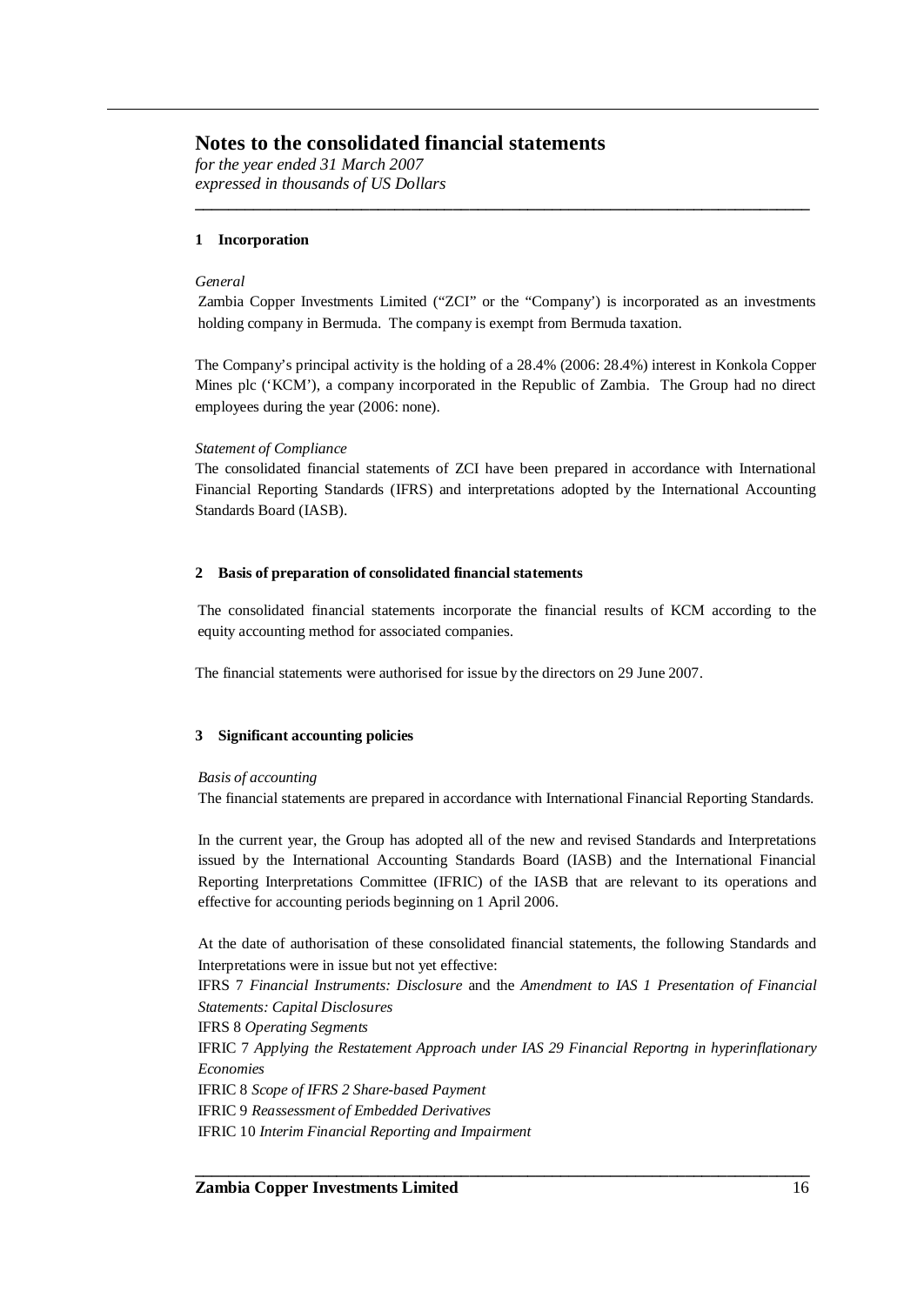*for the year ended 31 March 2007 expressed in thousands of US Dollars* 

IFRIC 11 *IFRS 2 – Group and Trasury Share Transactions* IFRIC 12 *Service Concession Arrangements*

The directors anticipate that the adoption of these Standards and Interpretations in future periods will have no material impact on the consolidated financial statements of the Group.

**\_\_\_\_\_\_\_\_\_\_\_\_\_\_\_\_\_\_\_\_\_\_\_\_\_\_\_\_\_\_\_\_\_\_\_\_\_\_\_\_\_\_\_\_\_\_\_\_\_\_\_\_\_\_\_\_\_\_\_\_\_\_\_\_\_\_\_\_\_\_\_\_\_\_** 

The preparation of financial statements in conformity with International Financial Reporting Standards requires management to make estimates and assumptions that affect the reported amount of assets and liabilities, disclosure of contingent assets and liabilities and the reported amount of revenues and expenses during the reporting period. Actual results could differ from those estimates.

These financial statements are presented in United States Dollars since that is the currency in which the majority of the Group's business is denominated.

The financial statements have been prepared on the historical cost basis, except for available-for-sale investments which are recorded at fair value. The principal accounting policies adopted are set out below.

#### *Principles of consolidation*

The consolidated financial statements include the financial statements of ZCI and all companies more than 50% owned by ZCI.

The interest of minority shareholders is stated at the minority's proportion of the assets and liabilities recognised. All significant intercompany transactions and balances between group companies are eliminated on consolidation.

#### *Associated companies*

The results of associated companies are recorded on an equity accounting basis. Under the equity method, associated companies are carried in the consolidated balance sheet at cost as adjusted for post-acquisition changes in the Group's share of the net assets of the associated company, less any impairment to the value of the individual associated company. Losses of an associated company in excess of the Group's interest in that associated company are not recognised.

Where a Group entity transacts with an associated company, profits and losses are eliminated to the extent of the Group's interest in the relevant associated company.

#### *Available for sale investments*

Available for sale investments are recognised on a trade-date basis and are initially measured at cost, including transaction costs. Available for sale investments are measured at subsequent reporting dates at fair value. Gains and losses arising from changes in the fair value are recognised directly in equity until the security is disposed of or is determined to be impaired at which time the cumulative gain or loss previously recognised in equity is included in the net profit and loss for the period.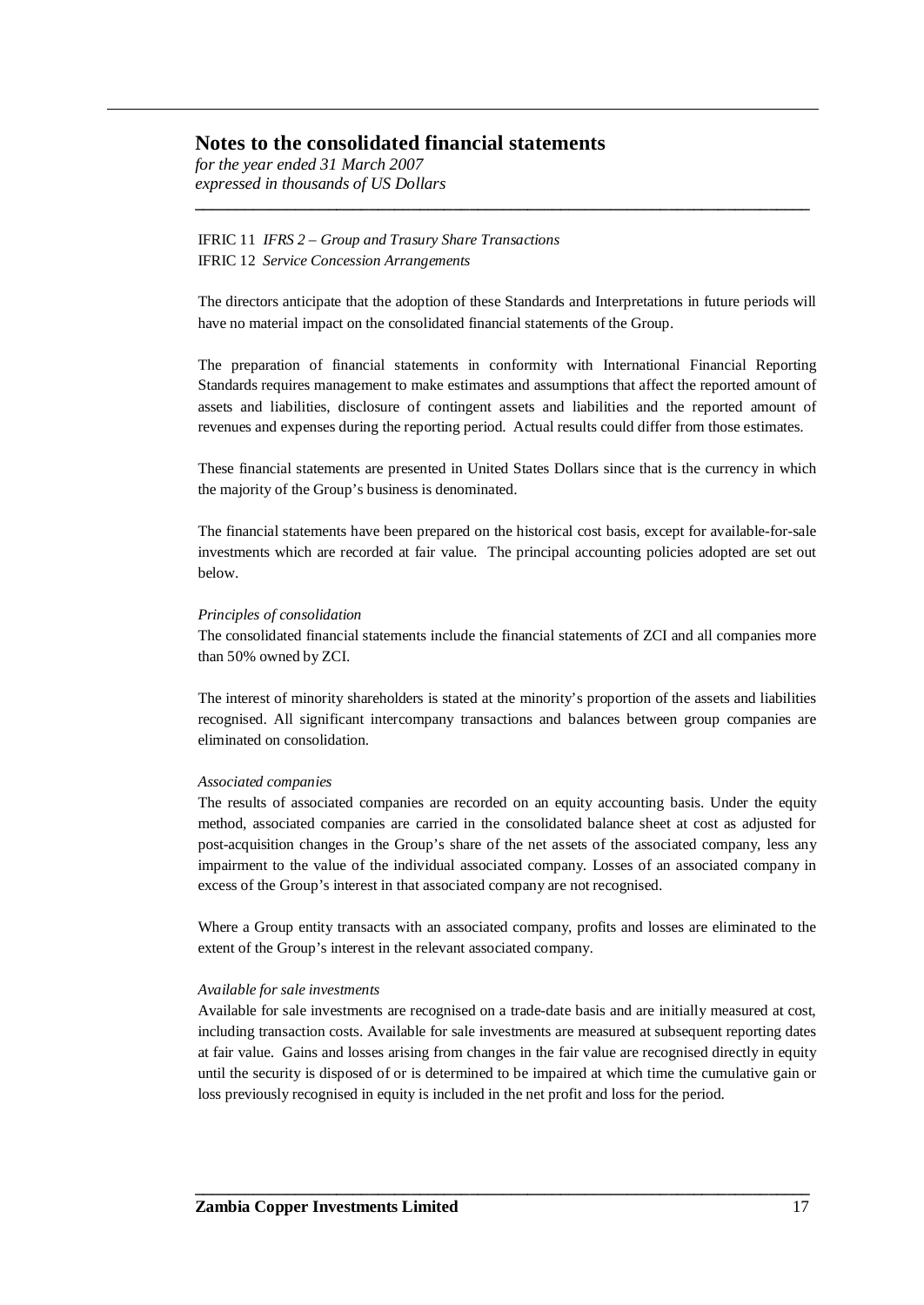*for the year ended 31 March 2007 expressed in thousands of US Dollars* 

#### *Cash and cash equivalents*

Cash and cash equivalents comprise cash at bank, demand deposits, and other short-term highly liquid investments that are readily convertible to a known amount of cash and are subject to an insignificant risk of changes in value.

**\_\_\_\_\_\_\_\_\_\_\_\_\_\_\_\_\_\_\_\_\_\_\_\_\_\_\_\_\_\_\_\_\_\_\_\_\_\_\_\_\_\_\_\_\_\_\_\_\_\_\_\_\_\_\_\_\_\_\_\_\_\_\_\_\_\_\_\_\_\_\_\_\_\_** 

#### *Trade receivables*

Receivables are stated at their nominal value as reduced by appropriate allowances for estimate irrecoverable amounts.

#### *Long term accounts receivable*

Long-term receivables are recognised initially at their fair value. Subsequent to initial recognition, long-term receivables are stated at amortised cost with any difference between cost and redemption value being recognised in the income statement over the period of the receivable on an effective interest basis.

#### *Bank borrowings*

Interest-bearing bank loans and overdrafts are recorded at the proceeds received, net of direct issue costs. Finance charges, including premiums payable on settlement or redemption, are accounted for on an accrual basis and are added to the carrying amount of the instrument to the extent that they are not settled in the period in which they arise.

#### *Accounts payable*

Accounts payable are stated at their nominal value.

#### *Taxation*

Income tax expense represents the tax currently payable.

Deferred tax is the tax expected to be payable or recoverable on differences between the carrying amount of assets and liabilities in the financial statements and the corresponding tax basis used in the computation of taxable profit and is accounted for using the balance sheet liability method. Deferred tax liabilities are generally recognised for all taxable temporary differences and deferred tax assets are recognised to the extent that it is probable that taxable profits will be available against which deductible temporary differences can be utilised. Such assets and liabilities are not recognised if the temporary difference arises from goodwill or from the initial recognition of other assets and liabilities in a transaction that affects neither the tax profit nor the accounting profit.

#### *Translation of foreign currencies*

Transactions denominated in currencies other than United States Dollars are accounted for at the rate of exchange ruling on the date of the transaction.

Monetary assets and liabilities denominated in currencies other than United States Dollars are accounted for at the rates of exchange ruling at the balance sheet date, or at the forward rate determined in forward exchange contracts. Gains and losses arising on translation are included in the profit and loss account for the period.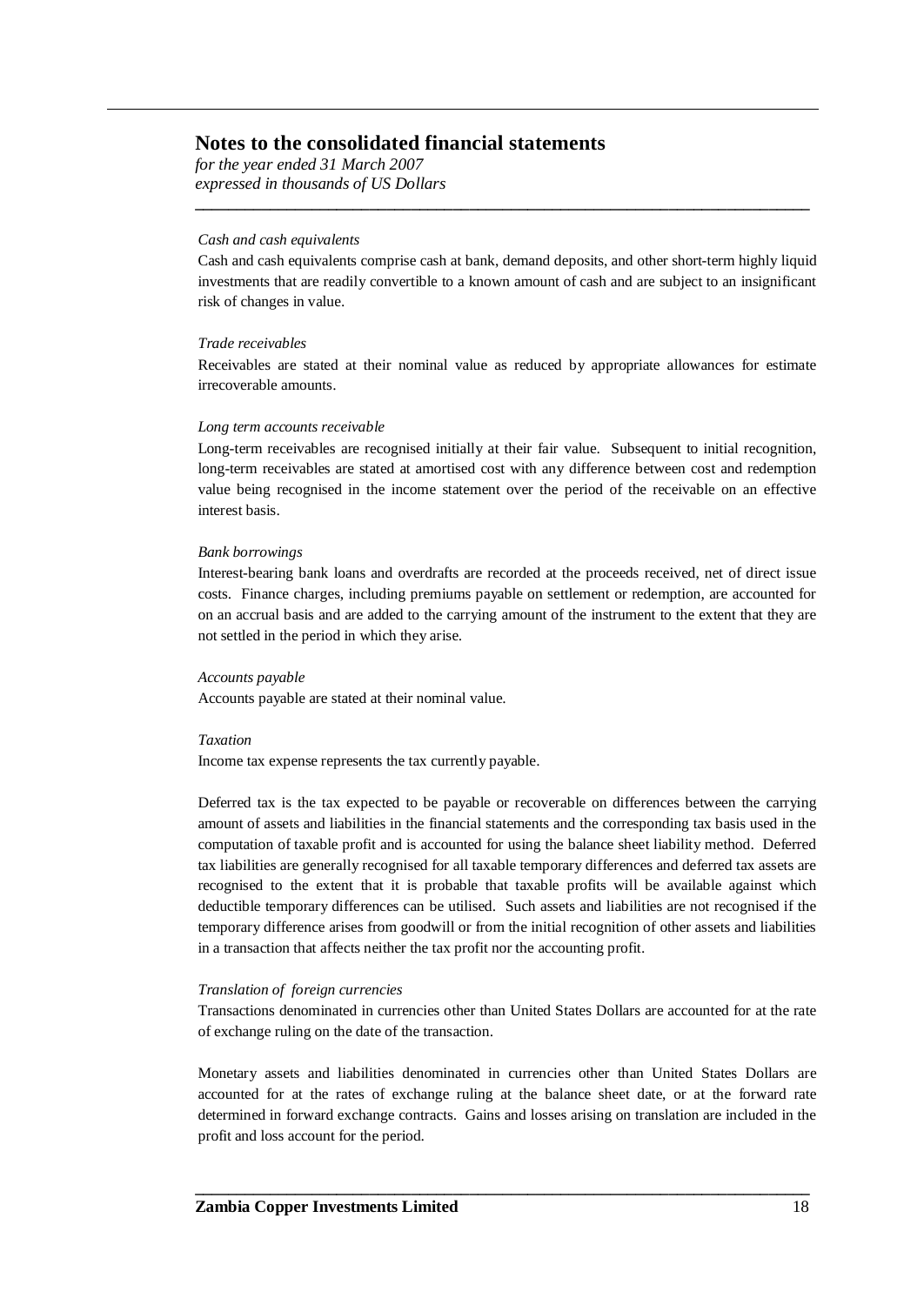*for the year ended 31 March 2007 expressed in thousands of US Dollars* 

#### **4 Principal activity and segmental information**

The Company's principal activity is the holding of an equity interest in KCM. The Company has only one reportable segment, it's principal activity.

**\_\_\_\_\_\_\_\_\_\_\_\_\_\_\_\_\_\_\_\_\_\_\_\_\_\_\_\_\_\_\_\_\_\_\_\_\_\_\_\_\_\_\_\_\_\_\_\_\_\_\_\_\_\_\_\_\_\_\_\_\_\_\_\_\_\_\_\_\_\_\_\_\_\_** 

#### **5 Profit per share**

|                                                        | 2007    | 2006    |
|--------------------------------------------------------|---------|---------|
| Net profit attributable to shareholders (USD '000)     | 85,398  | 38,453  |
| Weighted average number of shares in issue (thousands) | 126,197 | 126,197 |
| Basic net profit per share (US cents per share)        | 67.67   | 30.47   |

Basic profit per share is calculated by dividing the net profit attributable to the shareholders by the weighted average number of shares in issue during the year.

#### **6 Finance income**

|                                                          | 2007 | 2006  |
|----------------------------------------------------------|------|-------|
| Interest income on short term bank deposits              | 97   | 133   |
| Unwinding of discount on deferred purchase consideration | 633  | 2.115 |
|                                                          | 730  | 2.248 |

#### **7 Taxation**

|                                                      | 2007 | 2006 |
|------------------------------------------------------|------|------|
| Current income tax                                   | 60   | 76   |
| Payable in respect of the year / period              | 60   | 76   |
| Paid during the year / period                        | (76) | (90) |
| Included in accounts receivable and prepaid expenses | (16) | (14) |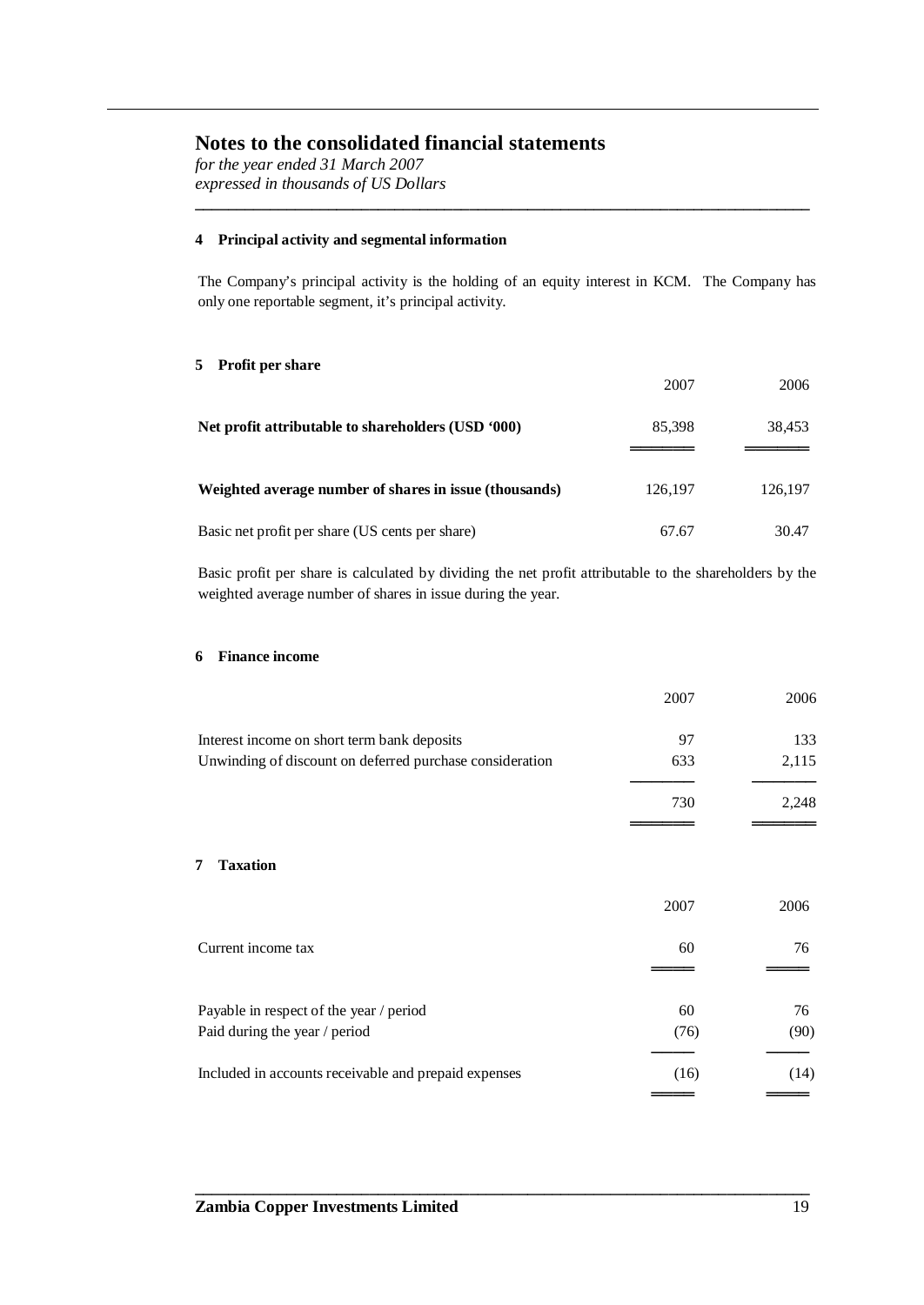*for the year ended 31 March 2007 expressed in thousands of US Dollars* 

## **8 Long term accounts receivable**  2007 2006 Receivable from Vedanta (after discounting to net present value) 4,890 9,477 ══════ ══════

**\_\_\_\_\_\_\_\_\_\_\_\_\_\_\_\_\_\_\_\_\_\_\_\_\_\_\_\_\_\_\_\_\_\_\_\_\_\_\_\_\_\_\_\_\_\_\_\_\_\_\_\_\_\_\_\_\_\_\_\_\_\_\_\_\_\_\_\_\_\_\_\_\_\_** 

Resulting from the Vedanta transaction (see note 14), the Company will receive consideration of USD 23,200,000 for waiver of their pre-emptive subscription rights to KCM shares. This amount is receivable over a period from 4 November 2004 to 31 December 2008. The deferred consideration is recorded at its discounted net present value.

#### **9 Available for sale investment**

|                                               | 2007   | 2006  |
|-----------------------------------------------|--------|-------|
| Balance at the beginning of the year / period | 2,842  |       |
| Additions during the year / period            | 7,220  | 2,800 |
| Movement in fair value for year / period      | 531    | 42    |
|                                               |        |       |
| Balance at the end of the year / period       | 10.593 | 2.842 |
|                                               |        |       |

The investment above represents investments in an equity mutual fund. The fair value for available for sale investments is based on dealer price quotations. The Group has not designated any financial assets that are classified as held for trading as financial assets at fair value through profit and loss.

#### **10 Accounts receivable**

|                               | 2007  | 2006  |
|-------------------------------|-------|-------|
| Other debtors and prepayments | 30    | 76    |
| Receivable from Vedanta       | 5,220 | 5,220 |
|                               | 5,250 | 5,296 |
|                               |       |       |

The Group has credit risk attributable to its trade receivables and other debtors. The amounts presented in the balance sheet are net of allowances for doubtful receivables, estimated by the Group's management based on prior experience and their assessment of the current economic environment.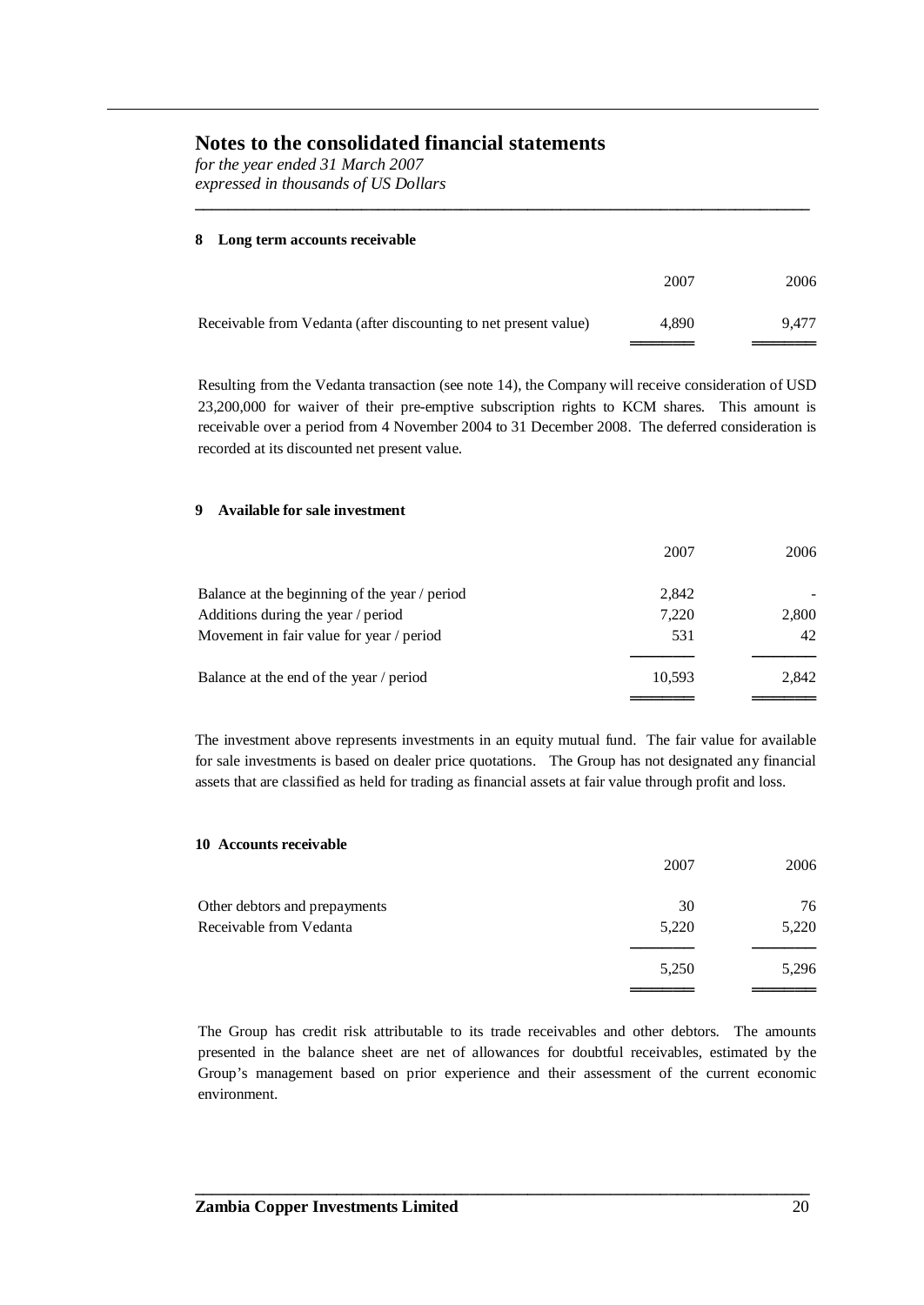*for the year ended 31 March 2007 expressed in thousands of US Dollars* 

The Group has no significant risk attributable to the amount receivable from Vedanta, as they are a highly capitalised company with substantial assets and earnings worldwide. Vedanta is listed on the London Stock Exchange.

**\_\_\_\_\_\_\_\_\_\_\_\_\_\_\_\_\_\_\_\_\_\_\_\_\_\_\_\_\_\_\_\_\_\_\_\_\_\_\_\_\_\_\_\_\_\_\_\_\_\_\_\_\_\_\_\_\_\_\_\_\_\_\_\_\_\_\_\_\_\_\_\_\_\_** 

#### **11 Cash and cash equivalents**

|                                | 2007  | 2006  |
|--------------------------------|-------|-------|
| Call deposits and cash at bank | 2,856 | 4,066 |
|                                |       |       |

Cash and cash equivalents include cash in current accounts and cash deposits which mature within three months. The credit risk on cash and liquid funds is limited because the counterparties are banks with high credit ratings assigned by international credit-rating agencies.

All deposits have a floating interest rate and mature within three months.

#### **12 Capital**

|                                                              | 2007    | 2006    |
|--------------------------------------------------------------|---------|---------|
| Share capital                                                |         |         |
| Authorised                                                   |         |         |
| 130,000,000 ordinary shares of BD\$0.24 each (USD 0.24 each) | 31,200  | 31,200  |
| 50,000 deferred shares of BD\$0.24 each (USD 0.24 each)      | 12      | 12      |
|                                                              | 31,212  | 31,212  |
|                                                              |         |         |
|                                                              | 2007    | 2006    |
| <i>Issued</i>                                                |         |         |
| 126,197,362 ordinary shares of BD\$0.24 each (USD 0.24 each) | 30,287  | 30,287  |
| 50,000 deferred shares of BD\$0.24 each (USD 0.24 each)      | 12      | 12      |
|                                                              | 30,299  | 30,299  |
| Contributed surplus                                          | 304,248 | 304,248 |
| <b>Total Capital</b>                                         | 334,547 | 334,547 |
|                                                              |         |         |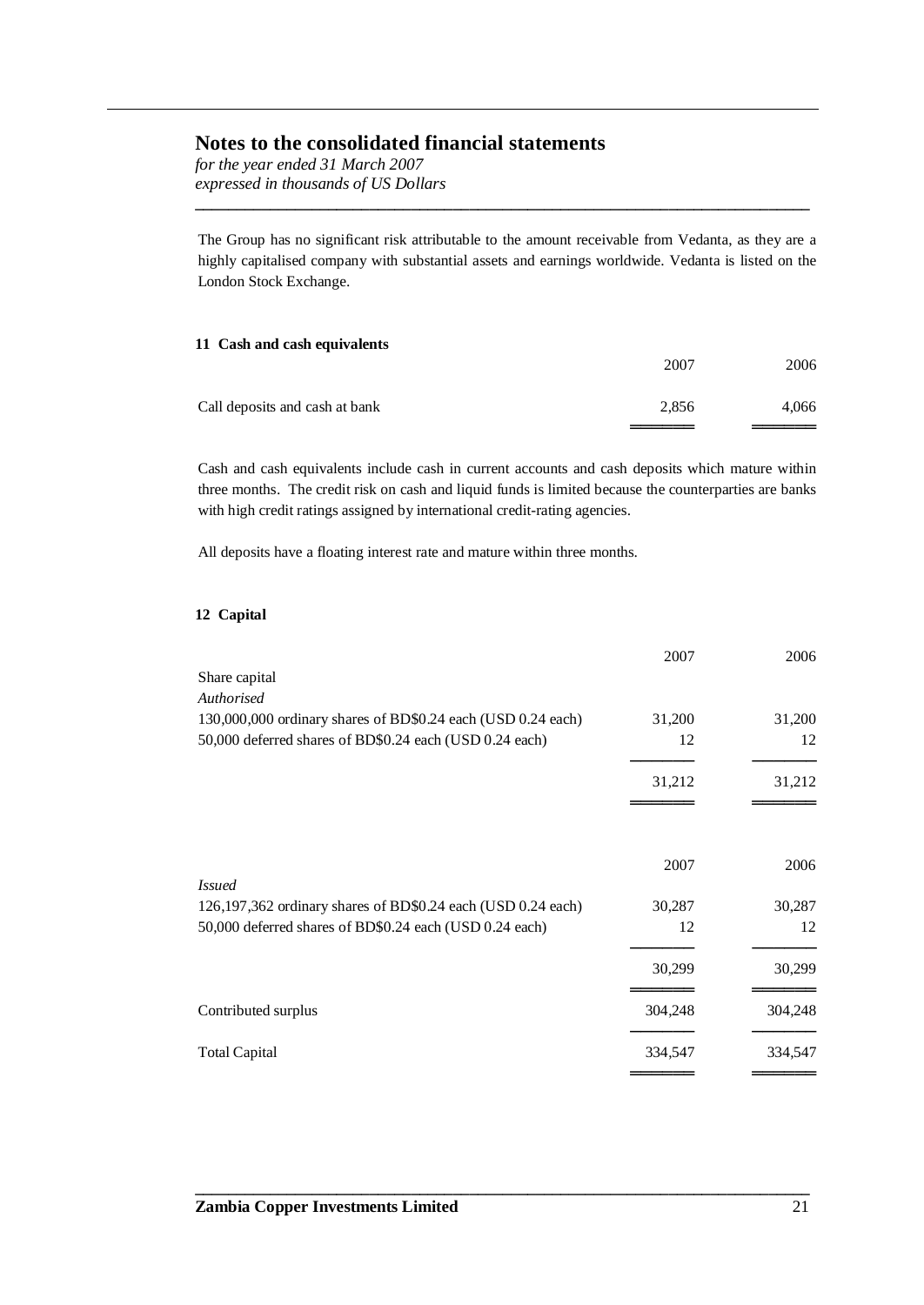*for the year ended 31 March 2007 expressed in thousands of US Dollars* 

#### *Ordinary shares*

The ordinary shares have full voting rights and rights to dividends, and will be entitled on a winding up to a distribution equal to their par value and share premium created on their issue.

**\_\_\_\_\_\_\_\_\_\_\_\_\_\_\_\_\_\_\_\_\_\_\_\_\_\_\_\_\_\_\_\_\_\_\_\_\_\_\_\_\_\_\_\_\_\_\_\_\_\_\_\_\_\_\_\_\_\_\_\_\_\_\_\_\_\_\_\_\_\_\_\_\_\_** 

#### *Deferred shares*

The deferred shares do not have any voting rights or right to participate in the profits or assets of the Company, other than the right to receive on the winding up of the Company the amount paid up, up to the amount of 24 Bermudian cents only, after all ordinary shares have received a distribution equal to their par value and any share premium which remains distributable to them.

#### **13 Subsidiaries and associated company**

Details of the Company and it's subsidiaries and associated company at 31 March 2007 are as follows:

|                                                   | Place of<br>incorporation | Proportion<br>of ownership |                              |
|---------------------------------------------------|---------------------------|----------------------------|------------------------------|
|                                                   | and operation             | interest $(\%)$            | Principal activity           |
| Name of parent company                            |                           |                            |                              |
| Zambia Copper Investments Limited                 | Bermuda                   |                            | Holding company              |
| Name of subsidiary                                |                           |                            |                              |
| <b>ZCI Holdings S.A.</b>                          | Luxembourg                | 100 %                      | Holding company              |
| <b>ZCI Holdings Limited</b>                       | Liberia                   | 100%                       | Holding company              |
| Zambia Copper Investments<br>(Luxembourg) Limited | Luxembourg                | 100%                       | Holding company              |
| Name of associated company                        |                           |                            |                              |
| Konkola Copper Mines Plc                          | Republic of Zambia        | 28.4 %                     | Mining and<br>ore processing |

Summarised financial information in respect of the Group's associated company is set out below:

|                   | 2007       | 2006       |
|-------------------|------------|------------|
| Total assets      | 1,031,028  | 772,462    |
| Total liabilities | (280, 899) | (324, 485) |
| Net assets        | 750,129    | 447,977    |
|                   |            |            |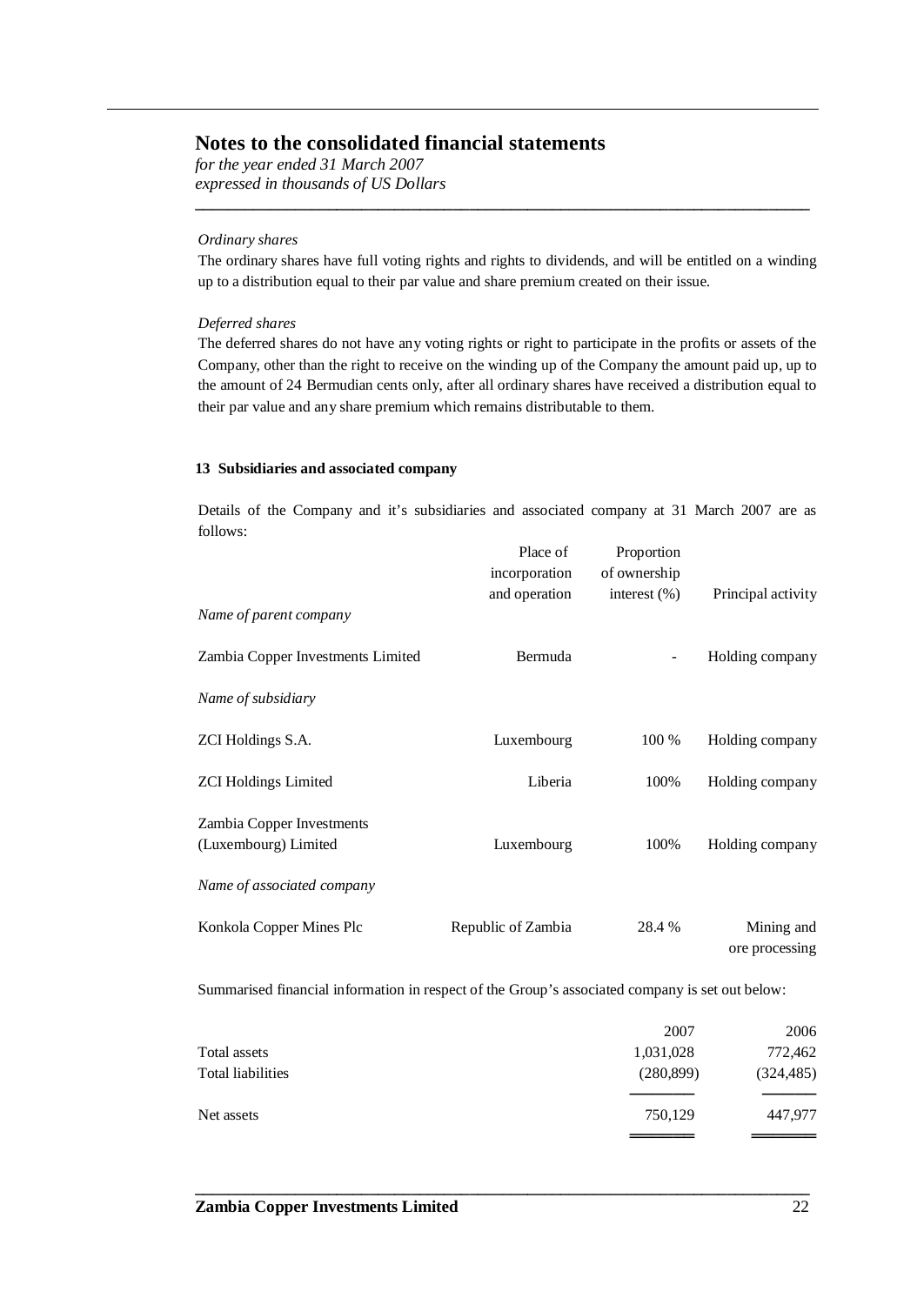*for the year ended 31 March 2007 expressed in thousands of US Dollars* 

| 842,753   |
|-----------|
| 132,537   |
| 37,640    |
| 2006      |
| 61,282    |
| 37,640    |
|           |
| (14, 420) |
| 84,502    |
|           |

**\_\_\_\_\_\_\_\_\_\_\_\_\_\_\_\_\_\_\_\_\_\_\_\_\_\_\_\_\_\_\_\_\_\_\_\_\_\_\_\_\_\_\_\_\_\_\_\_\_\_\_\_\_\_\_\_\_\_\_\_\_\_\_\_\_\_\_\_\_\_\_\_\_\_** 

The Group has accounted for its share of the associated company's deficit on hedging reserves directly in equity.

#### **14 Restructuring**

With effect from 5 November 2004, the Company entered into an agreement with Vedanta Resources Plc (Vedanta), which resulted in dilution of the Company's interest in KCM.

The key terms of the Vedanta investment that the Parties agreed to were as follows:

- the subscription by Vedanta for sufficient new KCM ordinary shares for an amount of US\$25 million such that Vedanta obtained a 51% interest in KCM. Accordingly, ZCI reduced its interest in KCM from 58% to 28.4% and ZCCM-IH reduced its interest in KCM from 42% to 20.6%;
- Vedanta subscribed for KCM shares, ZCI and ZCCM-IH waived their pre-emptive subscription rights. As consideration for this waiver, ZCI received a deferred consideration of US\$23.2 million from Vedanta, payable over a period commencing on the completion date of the Vedanta investment and ending on 31 December 2008. The schedule of deferred payments is as follows:
- two million, three hundred and twenty thousand US dollars (US\$2,320,000) on the Completion Date;
- five million, two hundred and twenty thousand US dollars (US\$5,220,000) on 31 December 2005;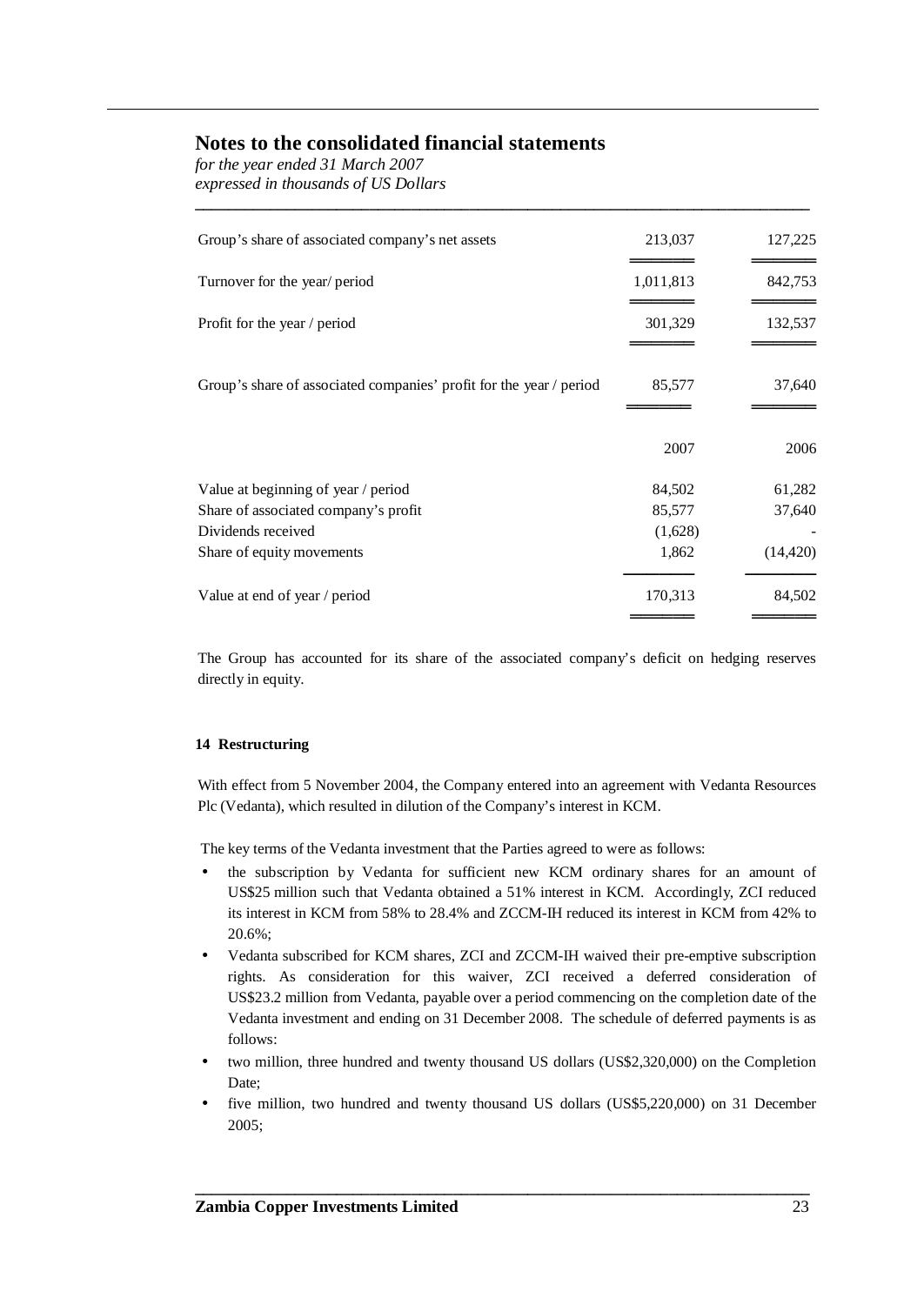*for the year ended 31 March 2007 expressed in thousands of US Dollars* 

five million, two hundred and twenty thousand US dollars (US\$5,220,000) on 31 December 2006;

**\_\_\_\_\_\_\_\_\_\_\_\_\_\_\_\_\_\_\_\_\_\_\_\_\_\_\_\_\_\_\_\_\_\_\_\_\_\_\_\_\_\_\_\_\_\_\_\_\_\_\_\_\_\_\_\_\_\_\_\_\_\_\_\_\_\_\_\_\_\_\_\_\_\_** 

- five million, two hundred and twenty thousand US dollars (US\$5,220,000) on 31 December 2007; and
- five million, two hundred and twenty thousand US dollars (US\$5,220,000) on 31 December 2008;

In the event that the free cash flow (after sustaining and project capital expenditures) of KCM is negative at any time during a period of nine years after the completion date of the Vedanta investment, then Vedanta will guarantee and be responsible for providing or securing the necessary additional funding required by KCM to immediately fund to the extent of the negative cash flow up to but not exceeding a cumulative amount of US\$220 million ("standby funding commitment"). Should this standby funding commitment be provided by Vedanta in the form of equity, it will be nondilutive to existing shareholders.

Vedanta has contractually undertaken not to exit KCM prior to 1 January 2008. Thereafter if it wishes to exit, Vedanta is required to provide a twelve month notice period during which time it will provide management to KCM and it will pay an exit fee equivalent to the following years budgeted capital expenditure (as adjusted for any over or under spending of capital expenditure in prior financial periods), with its standby funding commitment terminating on the exit date.

Vedanta has agreed that KCM will set aside a portion of its future annual free cash flow to create a cash reserve so that the shareholders and GRZ have assurance that as cash is accumulated in the reserve, KCM has dedicated funds available to fund its environmental and terminal benefit obligations.

#### **15 Contingencies**

#### *Vedanta call option deed*

Vedanta has a call option over ZCI's shares in KCM, exercisable on either a positive development decision on the Konkola Ore Body Extension Project or the achievement by Konkola mine, a division of KCM, of 3 million tone per annum (tpa) of ore production for four consecutive quarters. The exercise price will be determined by an independent investment bank.

#### *ZCI / ZCCM-IH call option deed*

If the KCM board determines not to proceed with the further development of the Konkola ore body, then ZCI and ZCCM-IH will have a call option over Vedanta's shares in KCM, exercisable on or after 31 December 2009 at the prevailing fair market value of such shares. However, if Vedanta can demonstrate, at any time before the exercise date of the call option, that an additional five years production for the period from 2013 to 2017, at 175 000 tpa of produced finished copper utilising the existing KCM mining licences and adjacent areas is achievable, then in those circumstances the exercise date of the call option will be deferred for a period of five years, such that it may not be exercised prior to 31 December 2014.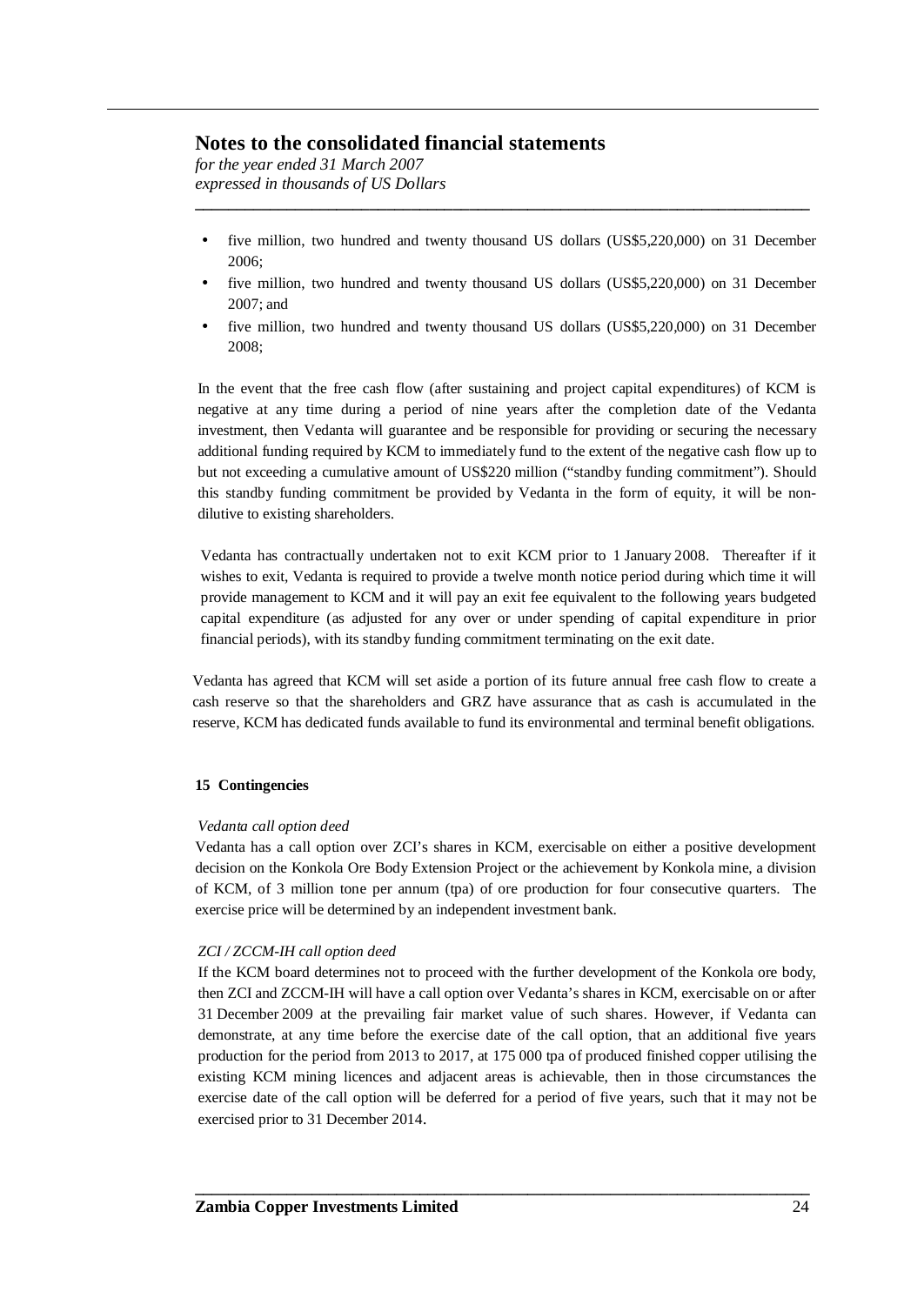*for the year ended 31 March 2007 expressed in thousands of US Dollars* 

During 2006, Vedanta gave notice that it was exercising its option under the Vedanta call option deed. An exercise price was not agreed, and ZCI and Vedanta remain engaged with finalising the terms of reference to be submitted to the independent investment bank for the purposes of settling the letter of engagement and enabling the independent investment bank to progress with the valuation.

**\_\_\_\_\_\_\_\_\_\_\_\_\_\_\_\_\_\_\_\_\_\_\_\_\_\_\_\_\_\_\_\_\_\_\_\_\_\_\_\_\_\_\_\_\_\_\_\_\_\_\_\_\_\_\_\_\_\_\_\_\_\_\_\_\_\_\_\_\_\_\_\_\_\_** 

The Board of Directors has determined that a reliable value can not be assigned to these call options at 31 March 2007.

#### **16 Related party transactions**

The Company has no employees and in consequence utilises the administrative services of Maitland Luxembourg S.A., which is part of the Maitland Group. Steven Georgala is a director of the Maitland Group. The Maitland Group received from ZCI fees of USD 593,165 (2006: USD 499,274).

The directors of the Company received fees of USD 144,549 (2006: USD 163,890) for their services and USD 37,557 for additional expenses (2006: USD 31,146). The Company and KCM shared certain common directors; in 2007, T Kamwendo and S Georgala received fees and expenses of USD 12,000 from KCM (2006: USD 45,072). All directors fees payable to S Georgala are payable to the Maitland Group.

#### **17 Subsequent events**

ZCI and Vedanta remain engaged with finalising the terms of reference to be submitted to the independent investment bank for the purposes of settling the letter of engagement and enabling the independent investment bank to progress with the valuation of ZCI's holding of 28.4% of KCM in accordance with the terms of the Vedanta call option deed (see note 15).

**\_\_\_\_\_\_\_\_\_\_\_\_\_\_\_\_\_\_\_\_\_\_\_\_\_\_\_\_\_\_\_\_\_\_\_\_\_\_\_\_\_\_\_\_\_\_\_\_\_\_\_\_\_\_\_\_\_\_\_\_\_\_\_\_\_\_\_\_\_\_\_\_\_\_** 

#### **18 Holding company**

There is no ultimate holding company.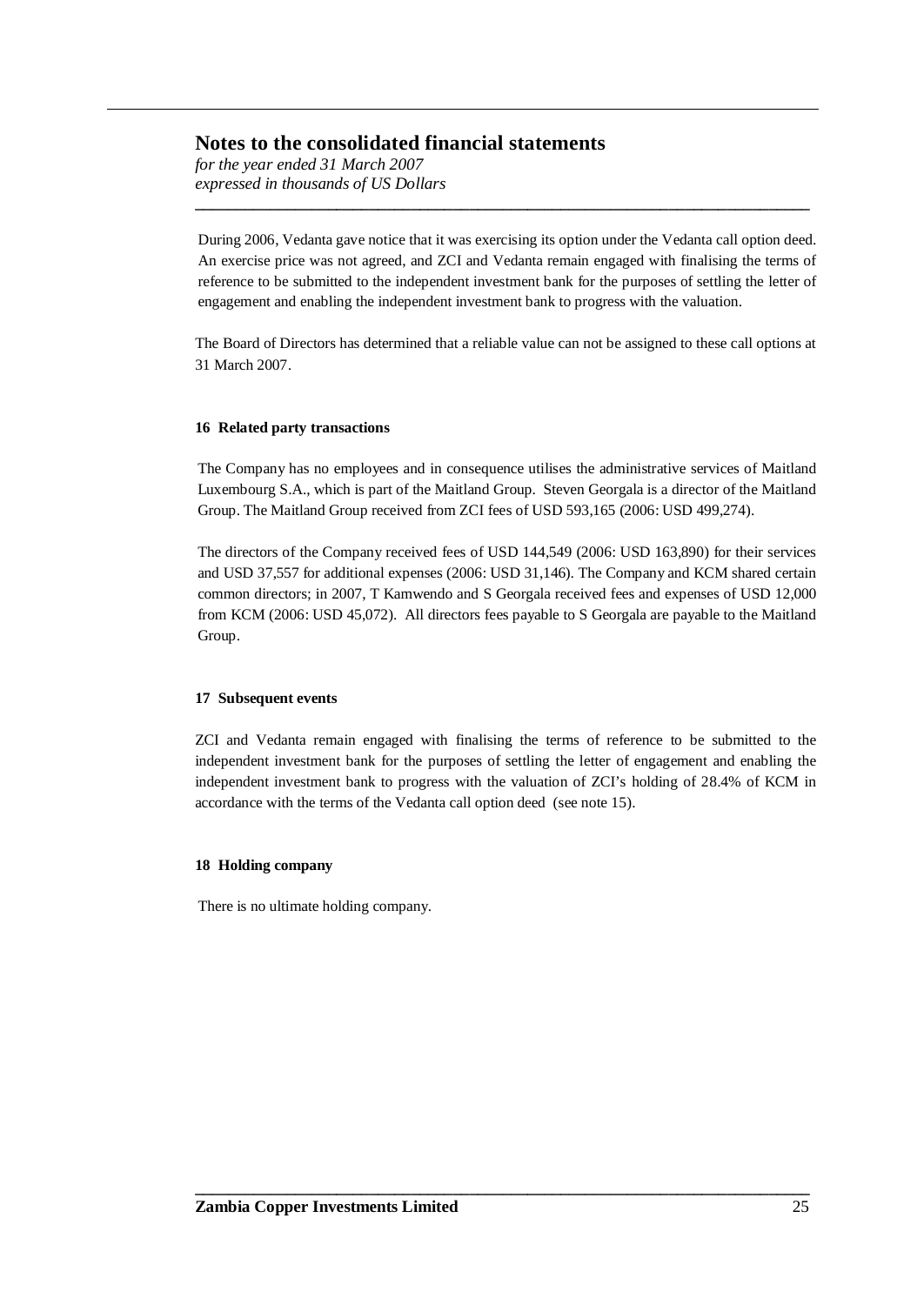### **Report of the auditor**

To the Shareholders of Zambia Copper Investments Limited Clarendon House 2 Church Street Hamilton Bermuda

#### **REPORT OF THE REVISEUR D'ENTREPRISES**

**\_\_\_\_\_\_\_\_\_\_\_\_\_\_\_\_\_\_\_\_\_\_\_\_\_\_\_\_\_\_\_\_\_\_\_\_\_\_\_\_\_\_\_\_\_\_\_\_\_\_\_\_\_\_\_\_\_\_\_\_\_\_\_\_\_\_\_\_\_\_\_\_\_\_** 

We have audited the accompanying consolidated financial statements of Zambia Copper Investments Limited, which comprise the consolidated balance sheet as at March 31, 2007 and the related consolidated statements of income, changes in equity and cash flows for the year then ended, and a summary of significant accounting policies and other explanatory notes as set out on pages 12 to 25.

#### *Board of directors' responsibility for the consolidated financial statements*

The board of directors is responsible for the preparation and fair presentation of these consolidated financial statements in accordance with International Financial Reporting Standards. This responsibility includes: designing, implementing and maintaining internal controls relevant to the preparation and fair presentation of consolidated financial statemments that are free from material misstatement, whether due to fraud or error; selecting and applying appropriate accounting policies; and making accounting estimates that are reasonable in the circumstances.

#### *Responsibility of the Réviseur d'Entreprises*

Our responsibility is to express an opinion on these consolidated financial statements based on our audit. We conducted our audit in accordance with International Standards on Auditing as adopted by the Institut des Réviseurs d'Entreprises. Those standards require that we comply with ethical requirements and plan and perform the audit to obtain reasonable assurance whether the consolidated financial statements are free from material misstatement.

An audit involves performing procedures to obtain audit evidence about the amounts and disclosures in the consolidated financial statements. The procedures selected depend on the judgement of the Réviseur d'Entreprises, including the assessment of the risks of material misstatement of the consolidated financial statements, whether due to fraud or error. In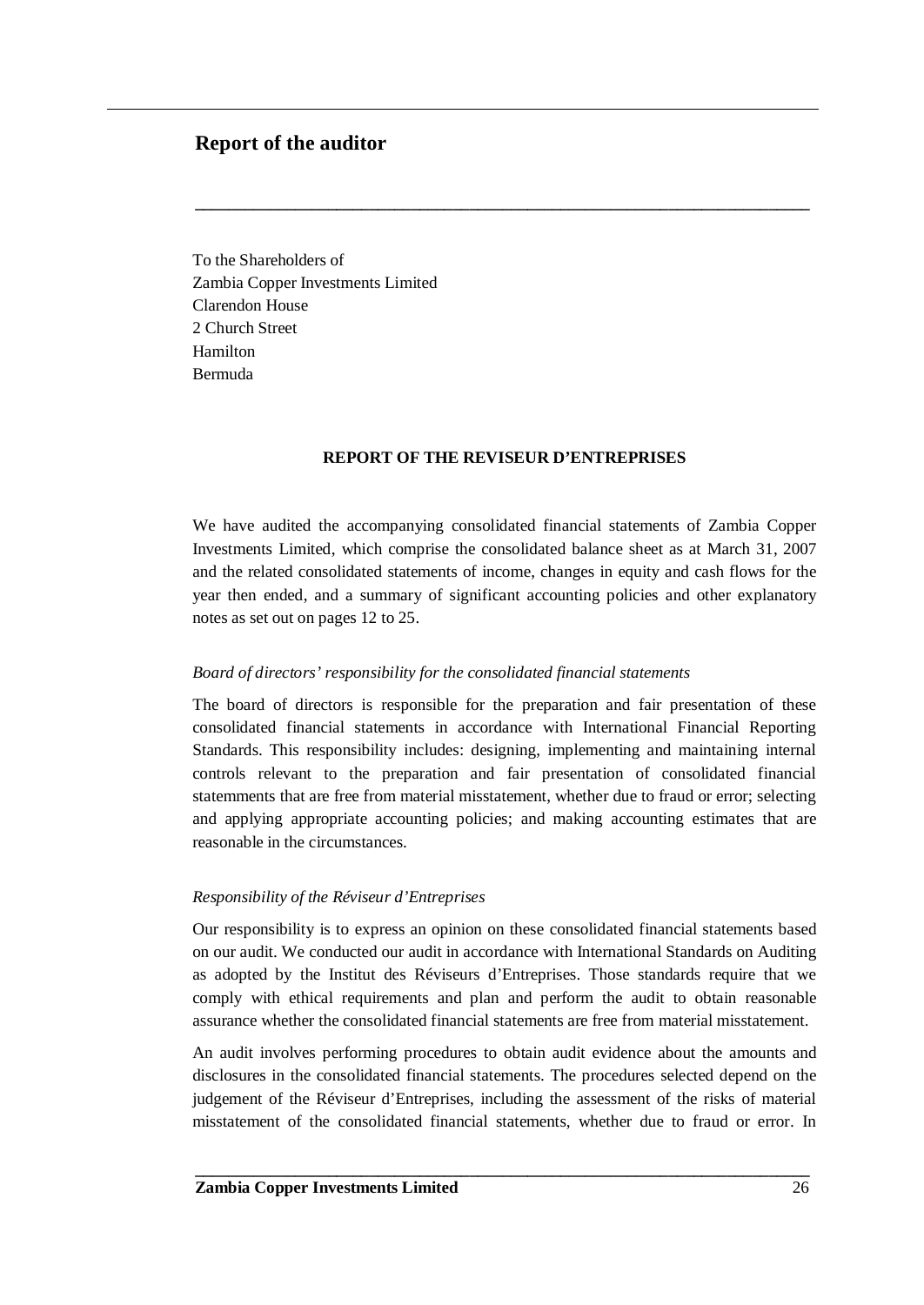## **Report of the auditor**

*Continued* 

making those risk assessments, the Réviseur d'Entreprises considers internal controls relevant to the entity's preparation and fair presentation of the consolidated financial statements in order to design audit procedures that are appropriate in the circumstances, but not for the purpose of expressing an opinion on the effectiveness of the entity's internal controls. An audit also includes evaluating the appropriateness of accounting policies used and the reasonableness of accounting estimates made by the board of directors, as well as evaluating the overall presentation of the consolidated financial statements. We believe that the audit evidence we have obtained is sufficient and appropriate to provide a basis for our audit opinion.

**\_\_\_\_\_\_\_\_\_\_\_\_\_\_\_\_\_\_\_\_\_\_\_\_\_\_\_\_\_\_\_\_\_\_\_\_\_\_\_\_\_\_\_\_\_\_\_\_\_\_\_\_\_\_\_\_\_\_\_\_\_\_\_\_\_\_\_\_\_\_\_\_\_\_** 

#### *Opinion*

In our opinion, the consolidated financial statements give a true and fair view of the consolidated financial position of Zambia Copper Investments Limited as at March 31, 2007, and of its financial performance and its consolidated cash flows for the year then ended in accordance with International Financial reporting Standards.

Luxembourg, 29 June 2007 KPMG Audit S.à r.l.

Réviseurs d'Entreprises

Ph. Meyer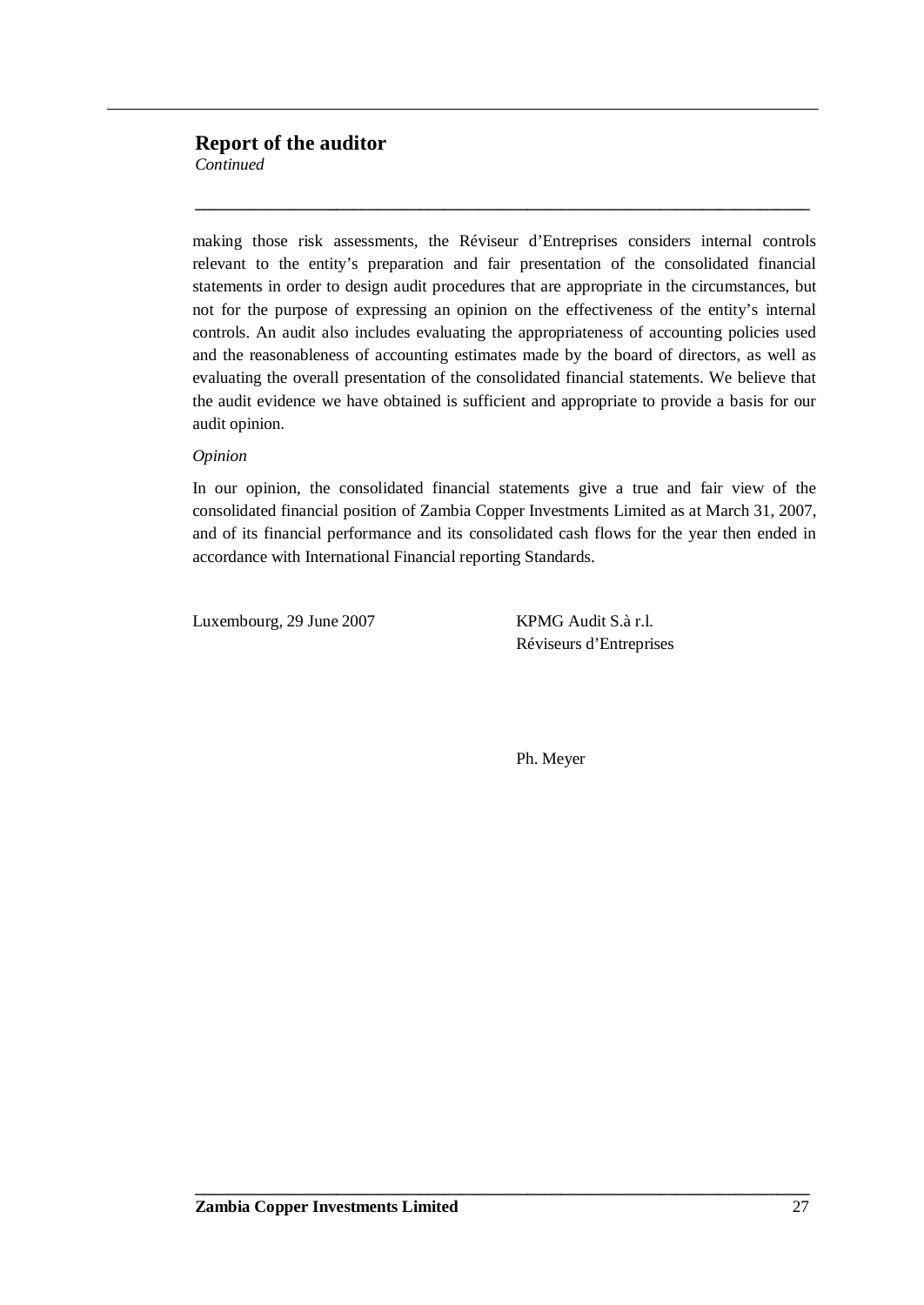## **Notice of Annual General Meeting**

Notice is hereby given that the thirty-seventh annual general meeting of the shareholders of Zambia Copper Investments Limited will be held at Hotel Le Royal, 12 Boulevard Royal, Luxembourg, on Wednesday 12 September 2007 at 11h00 for the following business:

**\_\_\_\_\_\_\_\_\_\_\_\_\_\_\_\_\_\_\_\_\_\_\_\_\_\_\_\_\_\_\_\_\_\_\_\_\_\_\_\_\_\_\_\_\_\_\_\_\_\_\_\_\_\_\_\_\_\_\_\_\_\_\_\_\_\_\_\_\_\_\_\_\_\_** 

- 1. To consider the financial statements and the reports of the directors and auditors for the year ended 31 March 2007.
- 3. To propose the re-election of T Kamwendo, who retires in terms of the Bye-Laws of the company, and being eligible, recommended and available has offered himself for reelection.
- 4. To propose the re-election of D.D. Rodier, who retires in terms of the Bye-Laws of the company, and being eligible, recommended and available has offered himself for reelection.
- 5. To propose the re-election of S. Georgala, who retires in terms of the Bye-Laws of the company, and being eligible, recommended and available has offered himself for reelection.
- 6. To propose the re-election of M Clerc, who retires in terms of the Bye-Laws of the company, and being eligible, recommended and available has offered himself for reelection.
- 7. To ratify and approve all actions taken by the directors of ZCI to the date of this Annual General Meeting.
- 8. To approve the remuneration of the directors for the period ended 31 March 2007.
- 9. To reappoint the auditors and to fix their remuneration.

Shareholders who have not dematerialised their shares or who have dematerialised their shares with "own name" registration are entitled to attend and vote at the meeting and are entitled to appoint a proxy or proxies to attend, speak and vote in their stead. The person so appointed need not be a member. Proxy forms should be forwarded to reach the company's transfer secretaries, Computershare Investor Services 2004 (Pty) Limited, 70 Marshall Street, Johannesburg, 2001 or posted to the transfer secretaries at P O Box 61051, Marshalltown, 2107, South Africa, so as to be received by not more than 48 hours before the time fixed for the holding of the meeting at 11h00 on Wednesday 12 September 2007. Proxy forms should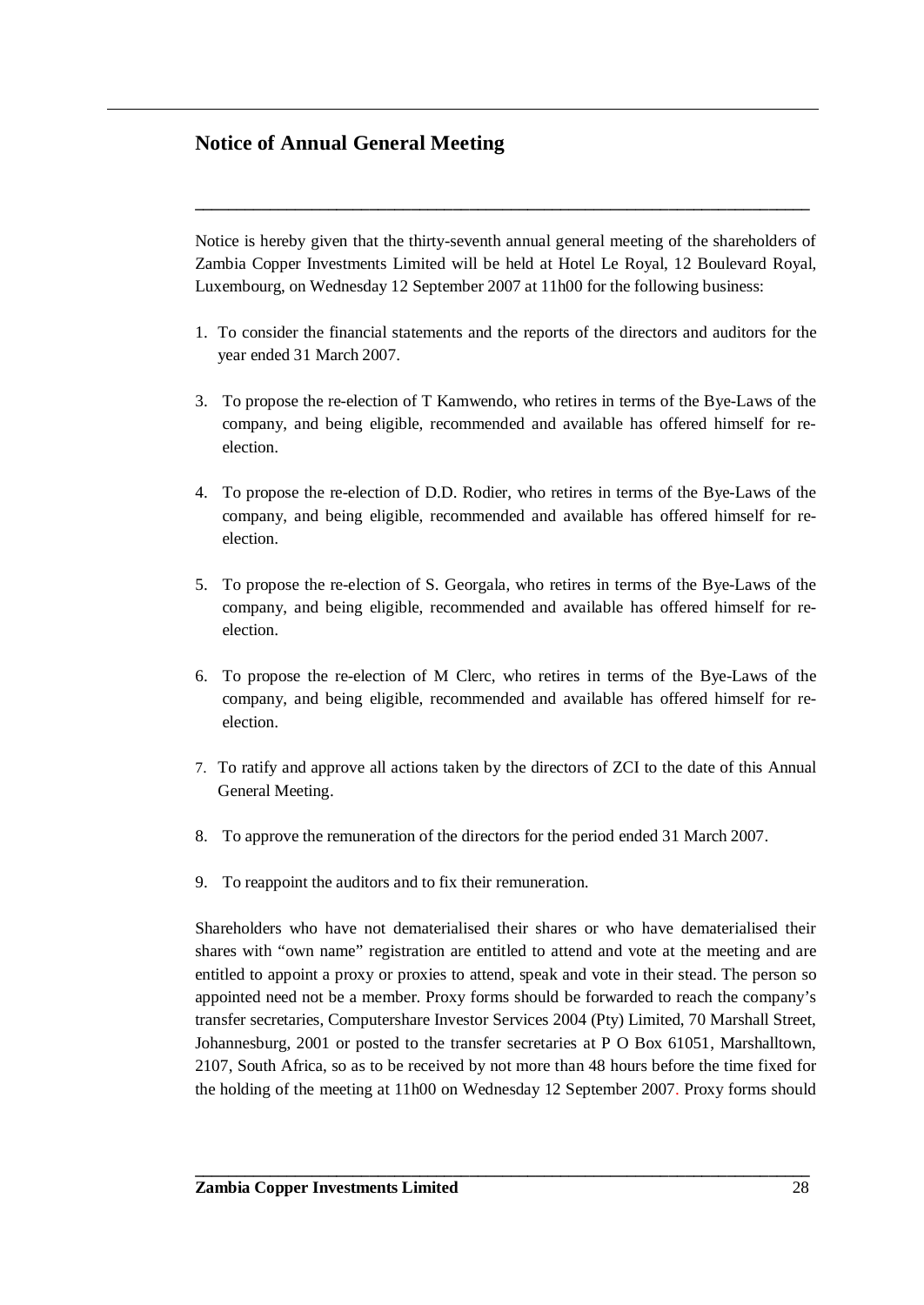only be completed by members who have not dematerialised their shares or who have dematerialised their shares with "own name" registration.

**\_\_\_\_\_\_\_\_\_\_\_\_\_\_\_\_\_\_\_\_\_\_\_\_\_\_\_\_\_\_\_\_\_\_\_\_\_\_\_\_\_\_\_\_\_\_\_\_\_\_\_\_\_\_\_\_\_\_\_\_\_\_\_\_\_\_\_\_\_\_\_\_\_\_** 

On a show of hands, every member of the company present in person or represented by proxy shall have on vote only. On a poll, every member of the company shall have one vote for every share held in the company by such member.

Members who have dematerialised their shares, other than those members who have dematerialised their shares with "own name" registration should contact their Central Securities Depository Participant (CSDP) or broker in the manner and time stipulated in their agreement:

- to furnish them with their voting instructions; and
- in the event that they wish to attend the meeting, to obtain the necessary authority to do so.

A form of proxy is enclosed with this annual report.

By order of the board of directors

John B. Mills **Secretary** 

Dated: 29 June 2007